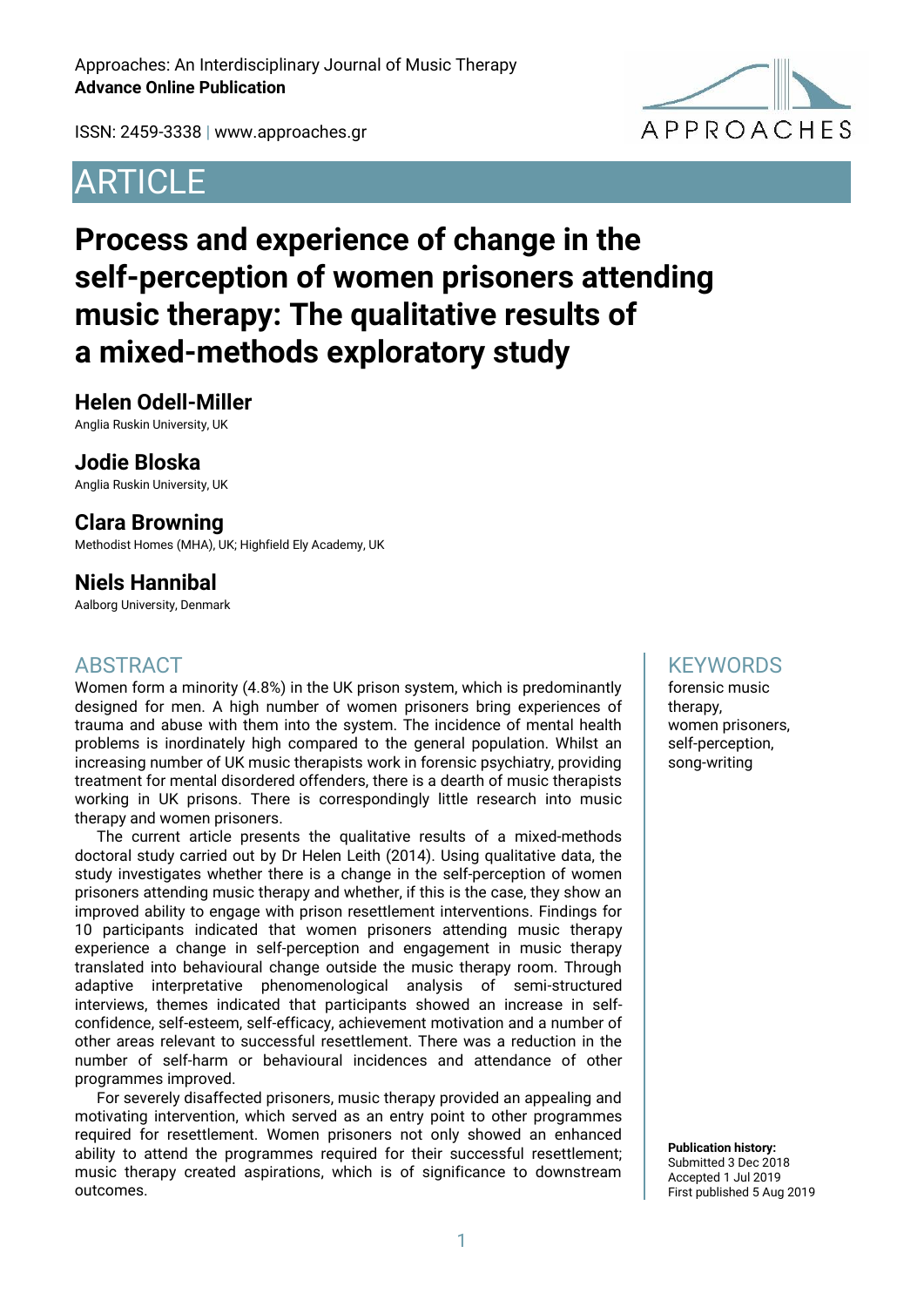#### AUTHOR BIOGRAPHIES

The late **Helen Leith** was born in 1958. She studied bassoon and piano at the Musikhochschule Detmold, Germany. She later worked as a youth worker with young German women in France and Great Britain. For 25 years, Helen was a nun in a residential order in London. In 2005, Leith gained her Master in Music Therapy at Nordoff Robbins, London. She worked with women prisoners, from 2008 until her illness took hold, as project manager and delivering music therapist of a 'through-the-gate' music therapy project working with female offenders on their pathway through prison and back in to the community. In 2010, she was awarded a Mobility Fellowship by Aalborg University to undertake doctoral research, the qualitative results of which are reported in this article. Sadly, Leith died in 2014, shortly after having delivered her public PhD defence in Cambridge. In a tribute to Leith, it was written that there is 'no doubt that Helen has made an enormous impact on the prison [in which this research is based], not only in her music therapy work in the room with women, but also within the prison itself'. **Helen Odell-Miller** OBE is Director and Founder of The Cambridge Institute for Music Therapy Research at Anglia Ruskin University, Cambridge, UK. She undertook her PhD at Aalborg University, Denmark, and previously gained an MPhil from City University, in 1988. She trained as a Music Therapist at the Guildhall School of Music and Drama in 1976 and was a supervisor for Dr Helen Leith's PhD. [helen.odell-miller@anglia.ac.uk] **Jodie Bloska** is a Music Therapist and Clinical Research Fellow at The Cambridge Institute for Music Therapy Research. She studied Music Cognition and Psychology at McMaster University in Canada, where she obtained her BMus, before completing her MA in Music Therapy at Anglia Ruskin University in 2015. [jodie.bloska@anglia.ac.uk] **Clara Browning** is a Music Therapist working for Methodist Homes (MHA) and a special needs school in Cambridgeshire. She was previously a music therapy research assistant at Anglia Ruskin University, when she contributed to the work of this article. She studied Music at the University of Durham and completed her Masters in Music Therapy in 2017. [clara.browning@mha.org.uk] **Niels Hannibal** was born in 1960 in Copenhagen, Denmark. He graduated as a Music Therapist from Aalborg University in 1994 and defended his PhD in the same place in 2001. He is an Associate Professor in Music Therapy at Aalborg University, and was supervisor for Dr Helen Leith during her PhD research. Since 1995, he has worked as a Music Therapist in psychiatry, which is also his primary area of research. [hannibal@hum.aau.dk]

**Note by the first author:** This article is based entirely on the original research undertaken by Helen Leith, as published in her PhD, and summarises the study in article form. The authors for this article have had different roles in relation to the original manuscript and the subsequent writing of the article. Helen Odell-Miller and Niels Hannibal were supervisors for Leith's PhD research and as such helped Leith throughout the whole research process. In that sense, we both feel ownership to Leith's work, and we are both proud and honoured to be associated with this research. In order to give Leith's 'voice' we have kept to the original text as far as possible. Jodie Bloska and Clara Browning, who have assisted with the manuscript, are from Anglia Ruskin University. The article has added material to the original text and incorporated our views and reflections in order to present the unique work Leith carried out prior to her death in 2014.<sup>1</sup> Leith was aware we would eventually publish some of her work, but she could not be listed as an author as, sadly, we had not started writing the article before she died. I am grateful to Niels Hannibal, the other supervisor of her PhD at Aalborg University, and to Jodie Bloska and Clara Browning from Anglia Ruskin University – where Leith's mobility PhD Fellowship was also based in the UK – who assisted with the manuscript. Leith's full thesis is freely accessible through Aalborg University (see Leith, 2014).

### INTRODUCTION

 $\overline{a}$ 

Women form a minority (4.8%) in the UK prison system (Prison Reform Trust, 2013), which is predominantly designed for men (Caulfield, 2010; National Offender Management Service, 2012; Smee, 2009; van den Bergh, Gatherer, Fraser & Moller, 2011; Corston, 2007). The proportion of mental health problems in these women is inordinately high compared to the general population: 78% female prisoners in the UK show signs of psychological disturbance, compared with 15% in the general adult female population (Plugge, Douglas & Fitzpatrick, 2006). Despite evidence for necessary therapeutic input (Corston, 2007), the specific needs of women, which differ considerably from those of men (Howard, Clark & Garnham, 2006; National Offender Management Service, 2012), continue to be neglected within the prison system.

A previous study carried out in London by Helen Leith and Mercedes Pavlicevic (Nordoff Robbins Research Department, 2009, 2010) evaluated music therapy input targeting female (ex-) offenders with emotional, psychological, mental health and/or substance misuse issues. The treatment programme offered music-therapeutic support to women who were struggling to engage with prison life and the resettlement process. It aimed to work with them during their passage through prison,

<sup>&</sup>lt;sup>1</sup> See Atkinson et al. (2015) for a tribute to Helen Leith.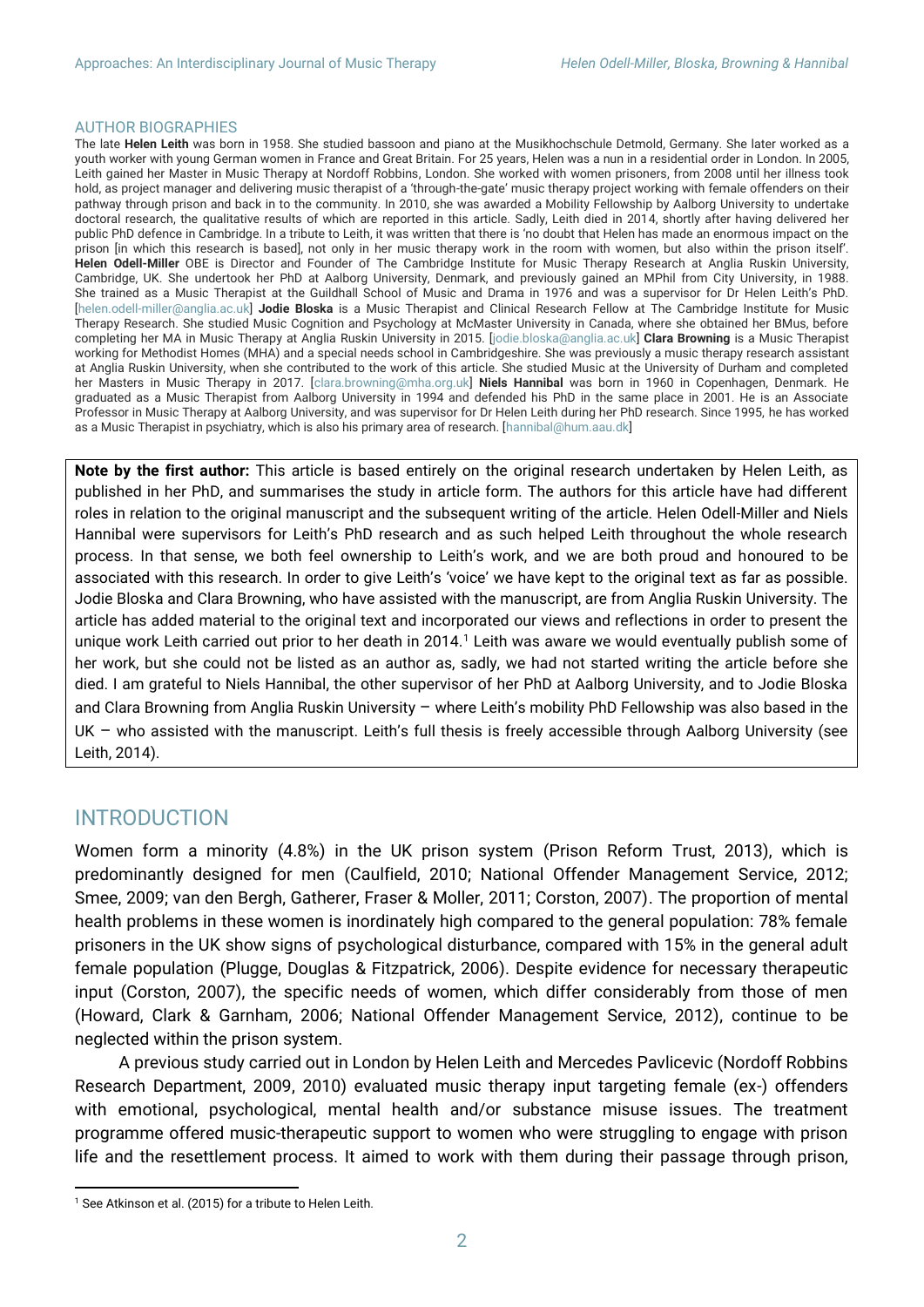$\overline{a}$ 

helping to support attitudinal change, and to encourage a readiness to engage with the resettlement pathway interventions<sup>2</sup> on offer within the prison. For those women released from prison, the project offered continued support, helping the women through the challenging transition from prison to outside life. Building on the capacity music has to touch upon both 'inner' and 'social' processes (Dickerson, 1982; Odell-Miller, 1995; Pickett, 1976), community music activities were used to help forge relationships between individuals and communities (Wood, 2006; Wood, Verney & Atkinson, 2004), thus promoting social inclusion. Overall, the major needs for the women seemed to be addressing psychological issues and self-esteem, reducing self-harm and enabling rehabilitation and resettlement.

The current article presents the qualitative results of a mixed-methods doctoral study undertaken by the late Dr Helen Leith (2014), which explored the process and experience of change in the self-perception of women prisoners attending music therapy. Dr Leith's results are outlined here by her doctoral supervisors, who supported her throughout the research process, and two research assistants who assisted with the manuscript. The authors' choice to report the qualitative results from Leith's study is based on her own emphasis on the interview data she collected, which was the primary focus of the research, where the quantitative data played a supplementary role. The authors present an abridged version of Leith's doctoral thesis, where her own words are presented with limited additional inclusions or alterations.

Leith's (2014) doctoral thesis focused upon music therapy as a unique treatment modality  $$ active and perceptive simultaneously (Aldridge, 1996) – with a capacity to bypass verbal processing, directly access emotional components of self (Magee, 2002), allow issues to emerge in a nonthreatening way (Allen, 2010) and embody concepts of self (Magee, 1999). Self-concept has been the focus of numerous music therapy studies with a wide range of client groups (Ahmadi, 2011; Aldridge, 1995; Aldridge, Schmid, Kaeder, Schmidt & Sawyer, 2005; Bensimon & Gilboa, 2010; Chambers, 2008; Colwell, Davis & Schroeder, 2005; Johnson, 1981; Magee, 1999; 2002; Magee & Davidson, 2004; McFerran, Baker, Patton & Sawyer, 2006). However, at the time of Leith's research, the issue of selfconcept within music therapy sessions for incarcerated women was a novel topic. This is an important area of exploration considering 53% of women in the criminal justice system report having experienced emotional, physical or sexual abuse as a child, and over 50% have been victims of domestic violence (Prison Reform Trust, 2010; 2013; National Offender Management Service, 2012; Smee, 2009). Such experiences can have a profound influence on an individual's self-concept; identity can become a central issue for people affected by trauma, adverse life events or a life situation in which they experience themselves as labelled or stigmatised (e.g., 'offender') (Chambers, 2008).

In music therapy and psychology literature, the term self-perception is often used interchangeably with a number of synonyms (e.g., self-concept, self-image, self-identity, self-schema, etc.). Exploration of literature and consideration of the best approach to take resulted in Leith (2014, p. 51) defining self-perception as:

> An internal representation of the self (Princeton University, 2008) which can be formed as an understanding, a sense, an impression, a feeling, a notion, a recognition, an apprehension. (Collins English Dictionary and Thesaurus, 2000)

<sup>2</sup> 'Resettlement pathway interventions' refers to the UK government's strategy for facilitating the resettlement of prisoners. It consists of seven 'pathways' or areas where intervention may be required (accommodation; education, training & employment; health; drugs & alcohol; finance, benefit & debt; children & families; attitudes, thinking & behaviour). It takes gender differences in to account by adding two further 'pathways' for women prisoners (support for women prisoners who have been abused, raped or who have experienced domestic violence; support for women prisoners who have been involved in prostitution) (HM Prison Service, 2006)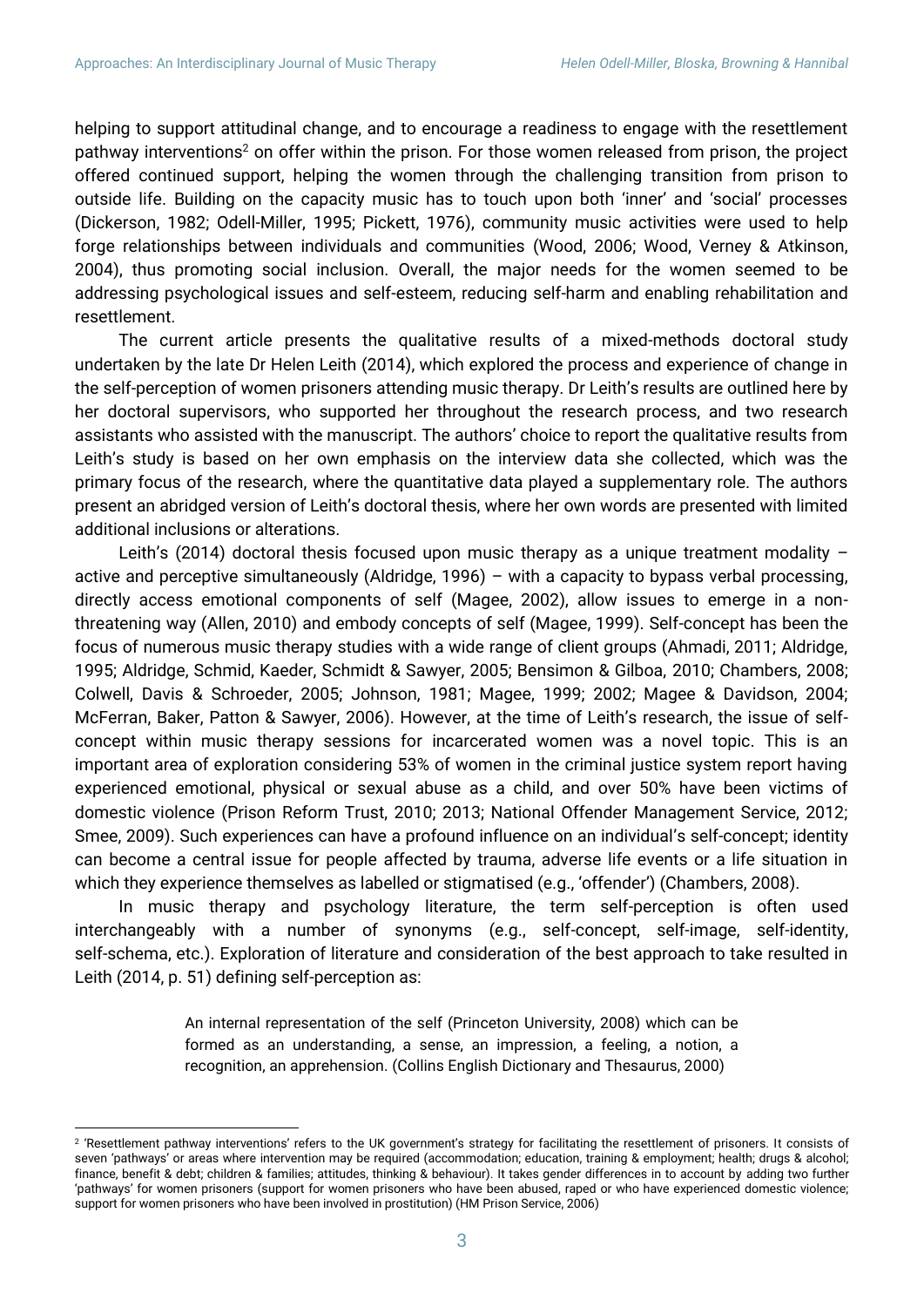Leith (2014, pp.28-40) undertook a comprehensive literature review, covering three demographics of female prisoners: prison, forensic psychiatry, and juvenile offenders/at-risk youth. She was able to conclude that, within these three demographics, music therapy can contribute to development in the following areas:

- Interpersonal skills and relationships
- Personal development
- Sense of identity
- Emotional regulation and coping skills
- Alleviation of psychiatric symptoms
- Connection with reality in the here and now
- Insight
- Locus of control

Music therapy in correctional and forensic psychiatry has been seen to alleviate symptoms of mental illness (Codding, 2002). This is in line with findings from research in general psychiatry (Gold, Heldal, Dahle & Wigram, 2005; Gold, Solli, Krüger & Lie, 2009), where music therapy has been seen to have the capacity to enhance functioning, reduce disability effects of mental illness and decrease the number and length of depressive episodes. It is also considered to provide valuable links to reality, where the concrete medium of physically playing an instrument may help establish links between an internal (delusional) reality and the external reality of the music therapy session (Loth, 1994), thus addressing a pressing need for mentally ill forensic patients to find ties with reality (Thaut, 1987). The physical, mental and emotional control required to participate in improvisatory drumming, for example, has appeared to foster awareness of negative emotions (Fulford, 2002b; Watson, 2002), opening up opportunities for work on anger management issues using a structured behavioural approach (Hakvoort, 2002).

Music therapy has been found to facilitate the reduction of stress and anxiety, allow for the constructive release of emotions and target realistic, time-limited goals (Gallagher & Steele, 2002; Loth, 1996; Thaut, 1989). For mentally ill offenders with limited insight and verbal capacity, it can offer a non-verbal means of self-expression and allows a space to reflect on interpersonal behaviour, acknowledge negative feedback and gain insight into learned patterns of behaviour (Cohen, 1987; Smeijsters et al., 2011). Music therapy sessions could challenge a prisoner's sense of identity (O'Grady, 2009) and facilitate the search for positive alternative self-concepts (Hoskyns, 1995), as it can offer an experimental play space where learned patterns of behaviour can be explored and new ways of functioning can be experimented with. Chambers (2008) discusses the development and maintenance of a self-identity that is personally acceptable as a "mega-conflict" (p.356) for those living within the cultural constraints of an institutional life. The author found that the use of precomposed songs in music therapy contributed towards the resolution of this conflict, by facilitating the creation of an alternative identity so that the individual was no longer solely defined by their label of mentally disordered offender.

Within the general prison population, music therapy has been found to create a bridge between subjective and objective thought processes (O'Grady, 2009), help prisoners express and process the feelings aroused by the frustrating 'here and now' of prison life (Daveson & Edwards, 2001) and move beyond the narrow constraints it imposes (O'Grady, 2009). It has also helped to create and nurture links between life 'inside' prison and life 'outside', particularly when a resulting product (e.g., in the form of a performance) could be shared with family and friends. However, the reality of 'outside' was also related with the often conflicted and painful reality of an individual's past before sentencing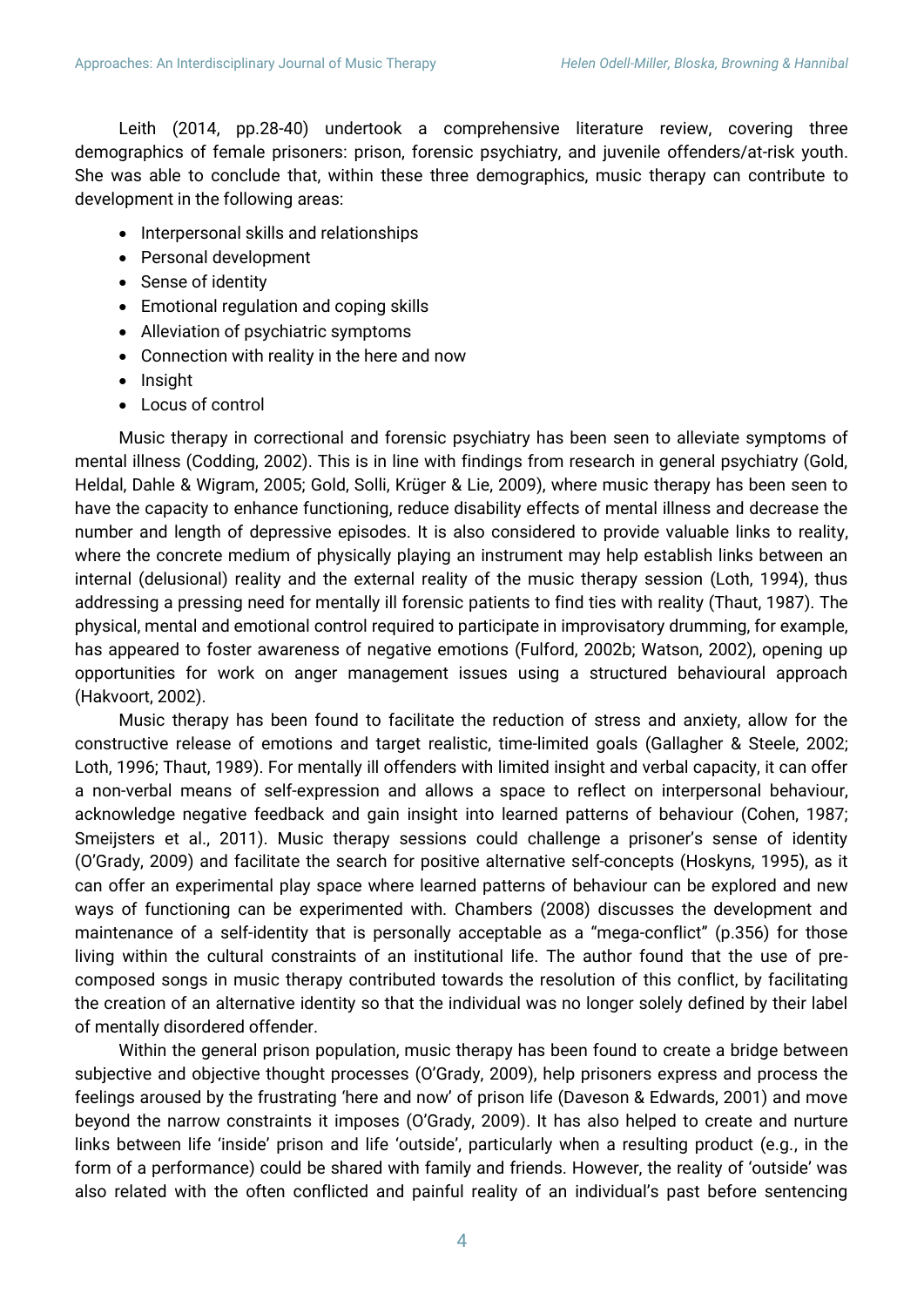(Daveson & Edwards, 2001). The capacity to make these links is associated with the ability to selfreflect; the music therapy sessions enhanced the capacity to self-reflect on personal coping mechanisms, behavioural problems and the individual's index offence. Furthermore, reflection on interpersonal behaviour can facilitate the development of social and communication skills (Skyllstad, 2009), which could potentially have a beneficial impact on relationships.

Music therapy goals with young offenders and youth-at-risk shares the aims and objectives of music therapy with the adult population in both prison settings and forensic psychiatry. Music therapy has been found to provide a relaxing and playful supplement to cognitive behavioural programmes (Smeijsters et al., 2011; Wyatt, 2002). It addresses immediate issues such as accessing and expressing feelings, managing volatile emotions and decreasing hostile behaviour. However, it can also address longer-term outcomes by helping young offenders develop inner resources (Skaggs, 1997), by challenging and stimulating thought (Wyatt, 2002) and by developing pro-social skills and increasing self-esteem (Rio & Tenney, 2002).

The unique capabilities of music therapy, the high percentage of victimised women in prison and the stigma surrounding incarceration call for further research into the self-perception of women prisoners attending music therapy.

This article has been published on behalf of the late Helen Leith (the main researcher) by her supervisors, Helen Odell-Miller and Niels Hannibal, and music therapy research assistants Clara Browning and Jodie Bloska. Ethical approval was granted by Anglia Ruskin University and the National Research Ethics Service Committee East of England, Essex, in 2011.

# **OBJECTIVES**

Given that little is understood conclusively about the gender-specific needs of women in the criminal justice system, music therapy research could offer an additional, novel lens through which to study the phenomenon. The present study investigated the process and experience of change in the selfperception of women prisoners attending music therapy. Specifically, the research sought to answer the following questions:

- 1. Is there a process of change in the self-perception of women prisoners with non-psychotic mental health problems attending music therapy?
- 2. What is the nature of the experience of women prisoners with non-psychotic mental health problems attending music therapy, with particular reference to self-perception?

These questions sought to explore the phenomenon of change in self-perception as a dynamic process. In her full dissertation, Leith (2014) further aims to establish the effect of the process of change in self-perception on the ability to engage with prison interventions and its relation to treatment length.

# Repertory Grid

As the main researcher also was the music therapist on the project, The Repertory Grid (RepGrid) Technique (Kelly, 1955) was used to elicit some of the constructs underlying her understanding of music therapy and women prisoners. The interpretation of the data produced through the RepGrid interview (see Leith, 2014, pp. 45-49) aimed to explicate some of the implicit assumptions and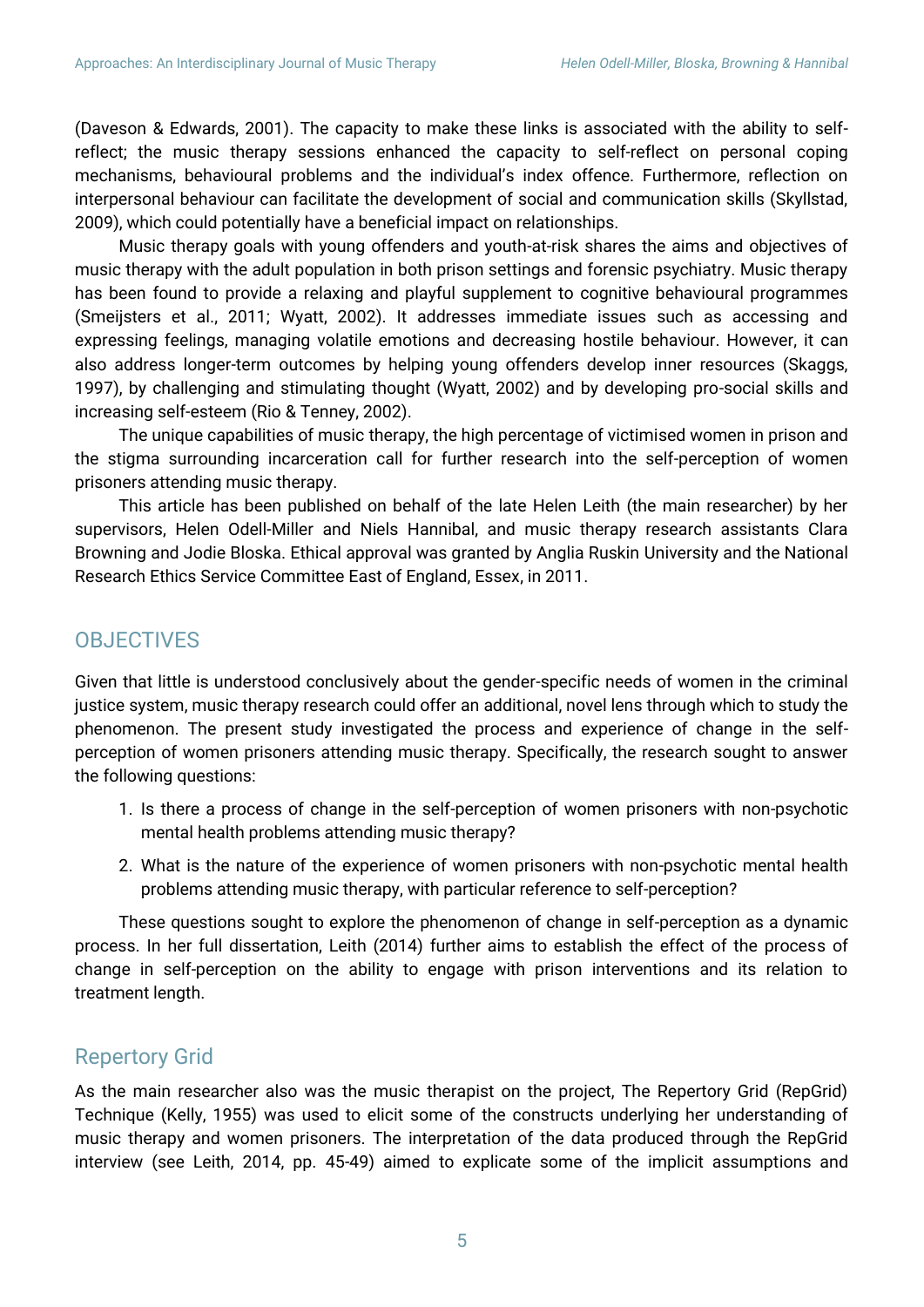expectations she brought to the clinical work and research project. From the information gained from the interpretation of the data analysis, Leith (2014, p. 49) extrapolated the following:

> I see music therapy as contributing to the resettlement process of women prisoners in the areas of creative emotional self-expression, impulse control, reflexivity, self-awareness and self-agency. My assumption is that growth in the ability to self-reflect and to take responsibility for oneself and one's actions (inner locus of control) will influence the process of integrating the criminal offence. A revised perception of self, catalysed by this process, enables the individual to move on.

# Study design

Leith (2014, p. 50) explained that including both qualitative and quantitative data in her study would help minimise personal bias and counterbalance strengths and weaknesses in her design. Minimising bias is, of course, an issue, given the fact she was both therapist creating the data and researcher analysing the same data. This resulted in the overall mixed-method strategy. The study followed a flexible mixed-methods study design (Robson, 2002), incorporating both qualitative and quantitative data. The data were collected concurrently, and the primary focus was on the qualitative data. This means that the analysis of interview data is the primary source, whilst questionnaires and other information had supplementary value to the overall findings and conclusions.

Retrospectively the mixed-method design showed to be an eminent choice, as Leith could use the findings to build her discussion, argumentation for her findings and her conclusion. This analysis and discussion is in the authors' view done, as can be seen further in the text, with transparency and clarity; which shows the high standard of Leith's ability to navigate between being engaged as a therapist but also being respectful to the findings. She also illustrated how to utilise the RepGrid analysis as a means to avoid bias influencing the study in a harmful way.

# **METHODS**

# **Participants**

Twenty-two participants were recruited to the programme; 12 were unable to complete due to various reasons (transferred out of prison [4], mental health [1], conflicting schedules [1], unmanageable risk [2], incomplete data [1] and other unknown reasons [3]). Ten participants were therefore included in the final results (see Table 1 for details). Potential research participants either referred themselves to music therapy or were referred by key members of prison staff (ACCT Managers, Offender Managers, Healthcare staff, Personal Officers, Chaplains etc.). Recruitment was not linked to a specific diagnosis. All referrals with mental health-related problems were considered. The following prisoners were eligible for inclusion in the study:

- 1. Prisoners of all categories (remand, convicted, sentenced, lifers, Indeterminate Public Protection prisoners, Prolific and Priority Offenders, Restricted Status prisoners)
- 2. Prisoners with mental health difficulties (e.g. anxiety/mood/traumatic stress, personality and bipolar disorders, schizophrenia, depression, parasuicidal behaviour, substance misuse)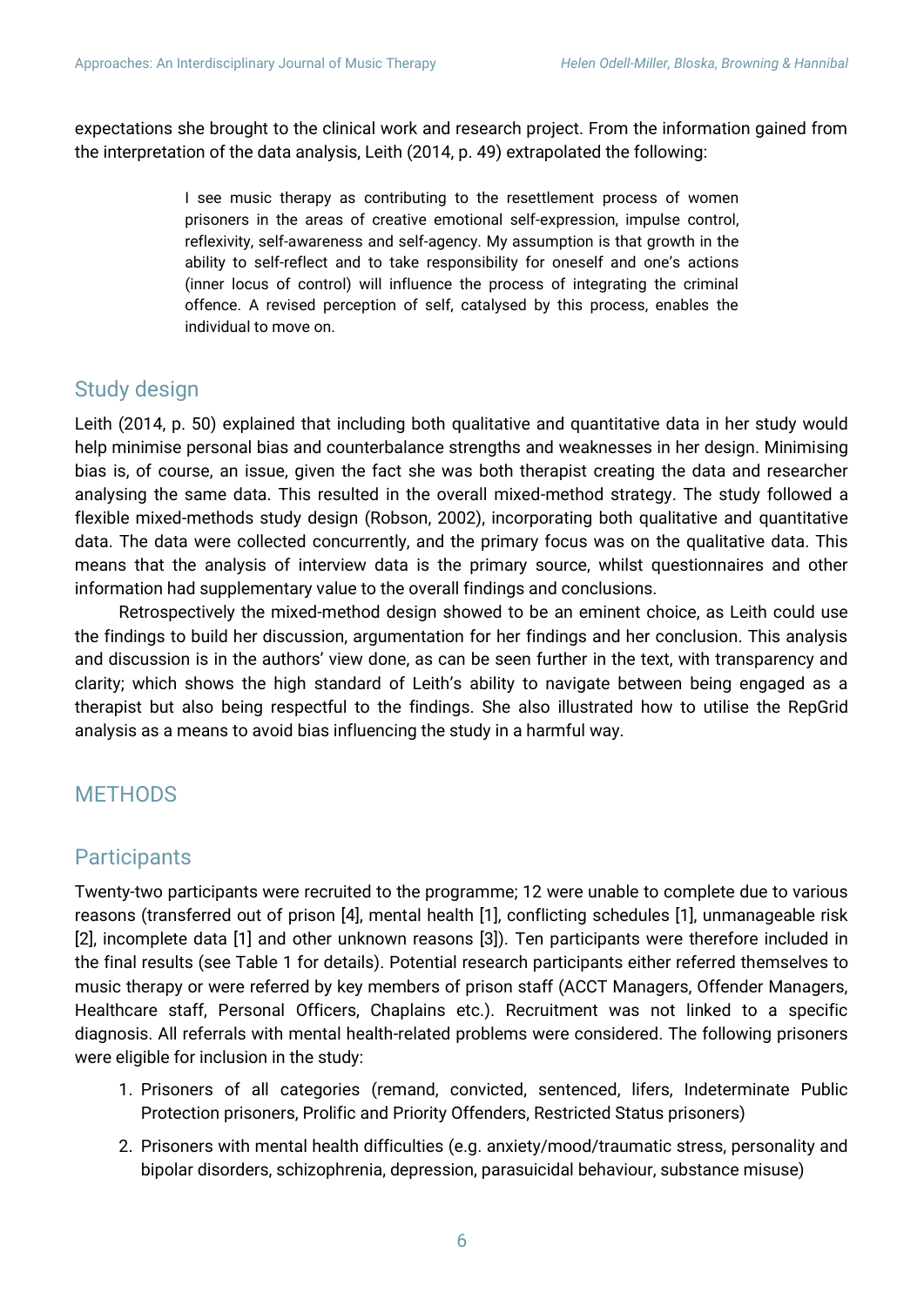3. Prisoners showing self-isolating or challenging behaviour, and prisoners with no access to other activities due to their Restricted Status

The following prisoners were excluded from the study:

- 1. Prisoners suffering an acute psychotic episode, due to issues concerning informed consent and reliability of data. They were assessed for music therapy and offered a non-research place for music therapy if considered appropriate.
- 2. Prisoners who posed a significant risk to the researcher/research assistant, and where this risk could not be safely managed.
- 3. Foreign nationals who did not speak any English, due to lack of research resources to conduct interviews and measurements of foreign languages. However, those suffering from mental health problems or struggling to survive within the prison system were prioritised for a non-research place.

### Music therapy sessions

This was a naturalistic study. For ethical reasons it was considered important not to impose constraints on the therapy in the form of a standardised treatment protocol. The natural course and length of therapy followed individual need. The participants attended weekly or biweekly individual music therapy sessions of 45 minutes in length. For the purposes of this study music therapy lasted between eight sessions and 12 months. If needed, the individual could continue to attend music therapy after completing the study. Participants were encouraged to structure the sessions according to their needs. Many participants chose to start their sessions by telling the therapist how they were coping (or not) and what had been going on for them since the last session. Others were intent on losing as little time as possible to anything other than music-making. However, there was an overall trend of more talking in the early sessions and more focus on the music-making in later sessions. A number of music therapy methods were used in the sessions. The choice of content was entirely client-led and song-writing was the method most frequently chosen (see Figure 1).



**Figure 1:** Clinical methods

## Semi-structured interviews

Research participants took part in pre-, mid-, and post-treatment semi-structured interviews in order to capture the individual participant's experience and process in music therapy, their relationship to music, their change in self-perception and their engagement or non-engagement in prison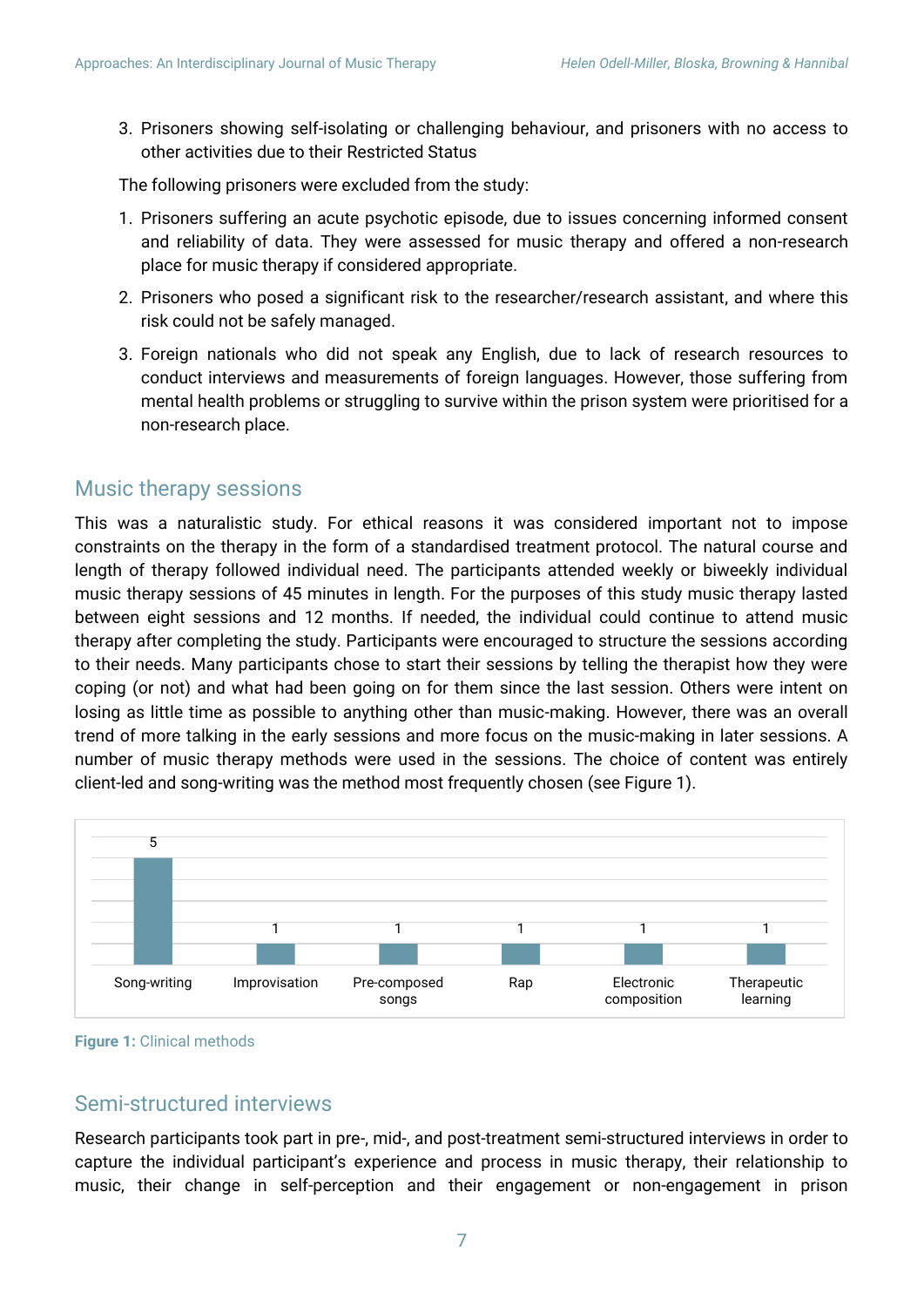interventions. Participants in short-term therapy, lasting 8 weeks, were interviewed pre- and posttreatment. Participants in long-term therapy were interviewed pre-treatment, at 8 weeks, and posttreatment. It was not possible to conduct a post-treatment interview with one long-term therapy participant (C), as she had been transferred to another prison establishment where there was no interprison video link available. However, it was possible to retain her for the research study as she had completed two interviews (pre-treatment and 8 weeks). The length of interviews varied from 16-52 minutes. The following table gives relevant background information on the research participants, the clinical method they engaged in and the interviews they completed:

| ID | <b>Duration</b> | Referral<br>reasons                     | <b>Clinical method</b>         | Offence           | Age       | <b>Interviews</b> |
|----|-----------------|-----------------------------------------|--------------------------------|-------------------|-----------|-------------------|
| A  | 12 months       | Isolation                               | Electronic<br>composition      | VATP <sup>+</sup> | 30-39     | PreT/8wk/PostT    |
| B  | 11 months       | Bereavement                             | Therapeutic<br>Learning        | <b>VATP</b>       | 50-59     | PreT/8wk/PostT    |
| C  | 10 months       | Parasuicidal<br>behaviour,<br>isolation | Song-writing                   | <b>VATP</b>       | 40-49     | PreT/8wk          |
| D  | 9 months        | Parasuicidal<br>behaviour               | Improvisation,<br>song-writing | <b>Drugs</b>      | 30-39     | PreT/8wk/PostT    |
| E  | 8 sessions      | Bereavement                             | Song-writing                   | <b>Drugs</b>      | $21 - 29$ | PreT/PostT        |
| F  | 6 months        | Parasuicidal<br>behaviour,<br>isolation | Singing pop songs              | <b>VATP</b>       | 18-20     | PreT/8wk/PostT    |
| G  | 6 months        | Bereavement,<br>isolation               | Song-writing                   | <b>Drugs</b>      | 40-49     | PreT/8wk/PostT    |
| н  | 8 sessions      | Child adoption                          | Song-writing                   | <b>Drugs</b>      | 30-39     | PreT/PostT        |
| L  | 8 sessions      | Relational<br>problems                  | Rap                            | <b>Burglary</b>   | 18-20     | PreT/PostT        |
| J  | 4.5 months      | Child adoption                          | Did not engage                 | <b>Drugs</b>      | 30-39     | PreT/PostT        |

**Table 1:** Participant demographic information (Note: Participants C, D, E, F, G and J were selected for interview analysis)

†Violence Against the Person (VATP)

The choice of semi-structured interviews allowed the interviewers to be guided by the interview schedule rather than constrained by it (Smith, 2003), and enabled them to probe interesting areas that emerged in conversation. Research assistants were engaged to conduct the semi-structured interviews on behalf of the researcher; this helped maintain the therapeutic boundaries, as the primary researcher was also the project music therapist, and avoid bias. Participants were interviewed by the same research assistant for all of their interviews to facilitate the building of trust and to allow for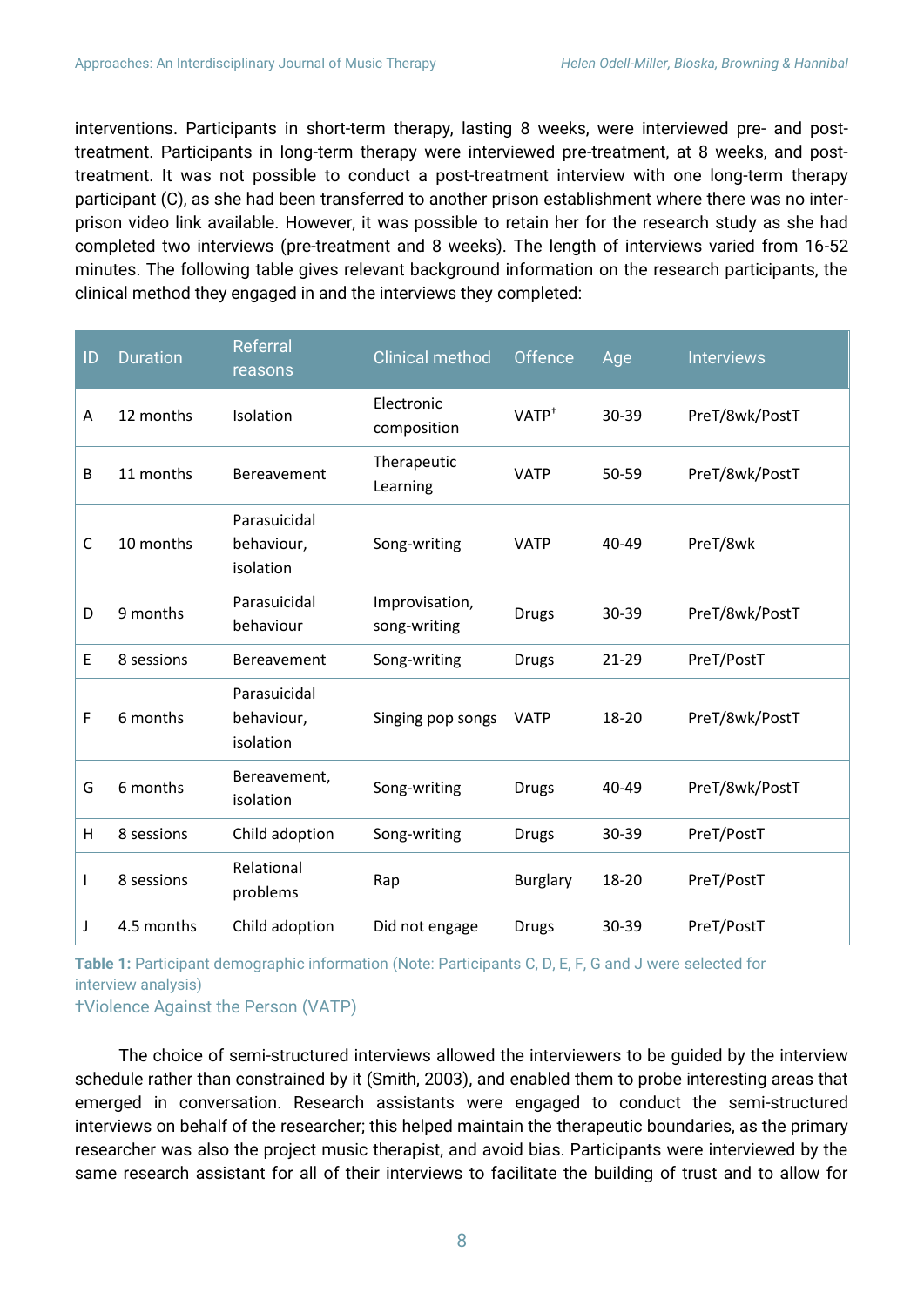follow-up questions relating to previous interviews. The interview schedule was designed to cover the following topics linked to the research questions:

- 1. Music in everyday life (role, musical preferences, previous musical experience)
- 2. Self-description (strengths, difficulties, areas of desired change)
- 3. Engagement in resettlement programmes (employment, programme attendance)
- 4. Music therapy (expectations, fears, outcomes)

## **Questionnaires**

Whilst the current article does not report the questionnaire data, it makes reference to the questionnaires in relation to the selection of semi-structured interviews for analysis. Self-report and staff observation questionnaires included:

- The Rosenberg Self-Esteem Scale (Rosenberg, 1965); a self-report scale used to measure self-esteem
- The Life Effectiveness Questionnaire (adapted to include both the YAR-PET [Youth at Risk Program Evaluation Tool] and the ROPELOC [Review of Personal Effectiveness and Locus of Control] versions) (Neill, Marsh & Richards, 2003). These provide both a self-report and staff observation scale to measure personal change in the following areas: personal abilities and beliefs, social abilities, organisation skills, active initiative/involvement, overall life effectiveness, internal/external locus of control, community engagement, communication skills, problem solving, goal setting, conflict resolution, respect and personal boundaries and self-esteem

The questionnaires were administered at baseline, session 4, session 8 and then every 8 sessions until the participant exited from the study. A final measurement when the participant exited the study completed the administration.

# DATA ANALYSIS

## Selection criteria

The semi-structured interview data of six participants were selected for thematic analysis (see Table 1). Adapted methods based upon Interpretative Phenomenological Analysis (IPA) (Smith, 2003) were used to analyse and interpret the data. These cases represented different treatment lengths and reflected proportionately the engagement of participants with varying music therapy methods.

The selected interviews provided four case samples of participants who engaged well with the therapeutic process (C, D, F, and G). One case (J) was selected because she had not engaged with the therapeutic process. Her attendance was poor and she consistently declined to engage with the music. One further participant (E) was chosen as she represented inconstancies or contradictions with regard to the validated self-report questionnaires also used in the study. It was considered that selecting interviews representing differing degrees of engagement and outcomes could help counteract selection bias. Common processes might be illuminated by juxtaposition (Barbour, 2001), enabling the "exception to prove the rule" (Barbour, 1999, as cited in Barbour, 2001, p. 1116). It could also provide a rich and complex picture of the phenomenon and enhance the discussion as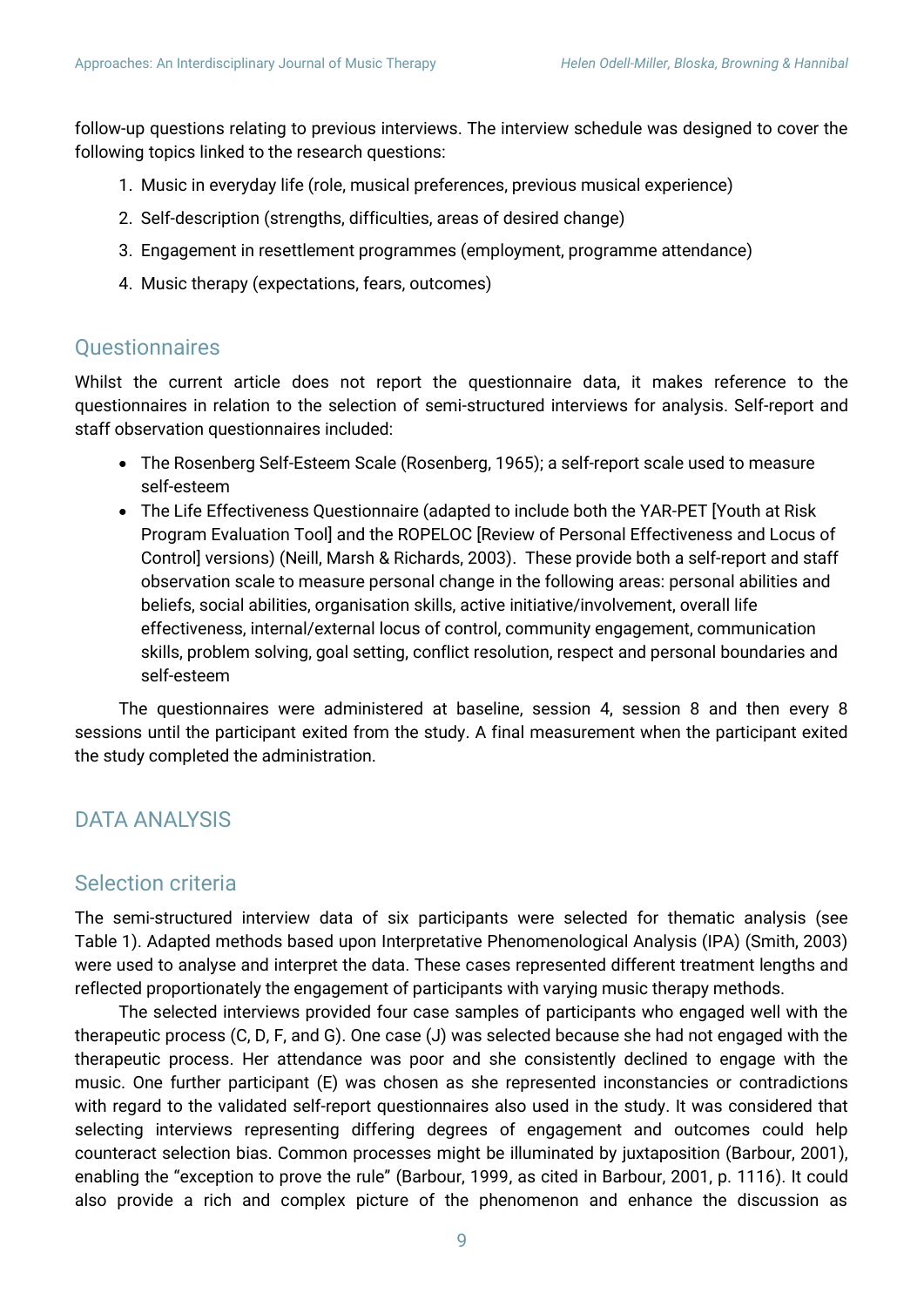explanations were sought for the inconsistences or contradictions (Mathison, 1988). Furthermore, it would help establish similarities and differences between research participants and could potentially give insight into optimal timing of therapy, treatment length and criteria with which to identify suitable candidates for music therapy.

# Data preparation

The interview audio recordings were transcribed by an independent transcription service provided by Anglia Ruskin University in Cambridge, UK. All interviews were transcribed verbatim. Any names or identifying details, which could lead back to the individual participant, were eliminated from the text to protect participant anonymity. The researcher then compared the transcripts to the audio recordings, completed missing words and corrected erroneous transcriptions. Paragraph numbering was inserted to facilitate the tracing of text units back to their original context.

# Thematic coding

In order to guard against bias, an independent music therapist researcher was engaged to collaborate on the analysis of the semi-structured interviews. Both primary researcher and independent music therapist worked as a team. They both undertook the thematic coding of the interviews. Extensive measures were undertaken to guard against researcher bias and over-representation of the data, as member checking to ascertain the accuracy of representation of participants' thoughts was not considered viable for this study. They could also strengthen the reliability and validity of the analysis as disagreements and discussion could help refine coding frames (Barbour, 2001). Alternative interpretations offered could challenge existing ones, alerting the researcher to all potentially competing explanations (for further information, see Leith 2014, p. 92). The specific focus of the thematic coding was:

- Positive and negative self-perceptions
- Use and meaning of music in everyday life and in music therapy

# Within participant analysis

Both researchers collated two tables for each participant, one for self-perceptions and one for music (see Figure 2). The codes of both researchers were discussed in the team. The primary researcher then collated the codes for each participant and ordered these according to a series of preliminary categories and subcategories. The collated tables were then sent to the independent researcher to be checked for accurate presentation of her data and feedback. The table was then revised to reflect her feedback.

# Between participant analysis

Data illustrations were extracted from the individual participants' coding charts and reviewed in search of overarching categories common to some or all participants. Existing codes and categories were excluded to allow a fresh analysis of the data. The data illustrations were glued together in two large, separate charts (music and self-perception) following the low-tech 'long table approach' (see Leith, 2014, p. 83, Figure 4-7). If data illustrations were equally valid for more than one coding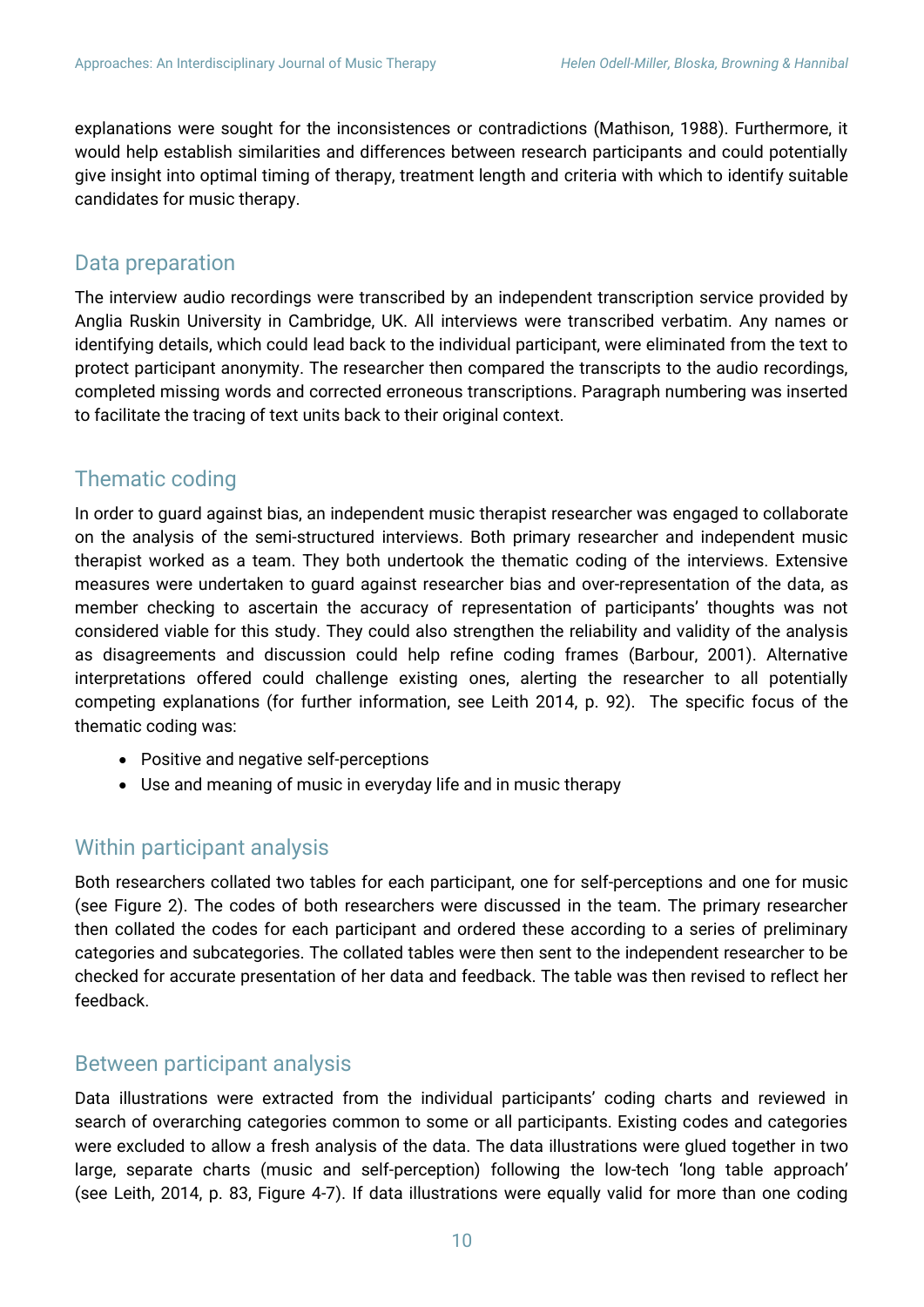option, they were added by hand to the second option. This helped draw attention to potential links between codes. Data illustrations concerning music were divided into statements regarding the use of music in everyday life and the use of music in music therapy sessions. With regard to the selfperception chart, data illustrations which belonged to the same category and which seemed indicative of change in the way individuals talked about themselves were grouped according to interview (pre-treatment, eight weeks or post-treatment) (see Figure 2).



**Figure 2:** Coding themes and categories

# RESULTS: SELF-PERCEPTION

The questions relating to topic 2 of the interview schedule (self-description) aimed to elicit information on the self-perception of the research participants. It was interesting to note that most participants struggled to describe themselves and mostly limited themselves to very general attributes such as friendly, caring, and helpful. Moreover, they could express conflicting views of themselves, not only within a single interview but also within a single sentence or paragraph:

> I tend to mix really well with people. I don't ever go out. When I'm here, I'm always in my cell. (Participant G, 1st interview)

To get an in-depth understanding of how participants experienced and perceived themselves, inference had to be made from how they spoke about themselves in other parts of the interview(s).

A number of categories and themes emerged from the data analysis (see Figure 3). Participants C, D, E, G, and J all spoke of dysfunctional relationships. Participant F did not speak about her family or past; however, deep scar tissue resulting from prolific self-mutilation and self-medication with drugs could be interpreted as indicators of relational difficulties. Participants developed maladaptive behaviours to help them survive in dysfunctional families. These can be categorised as 'internalising' and 'externalising' behaviours.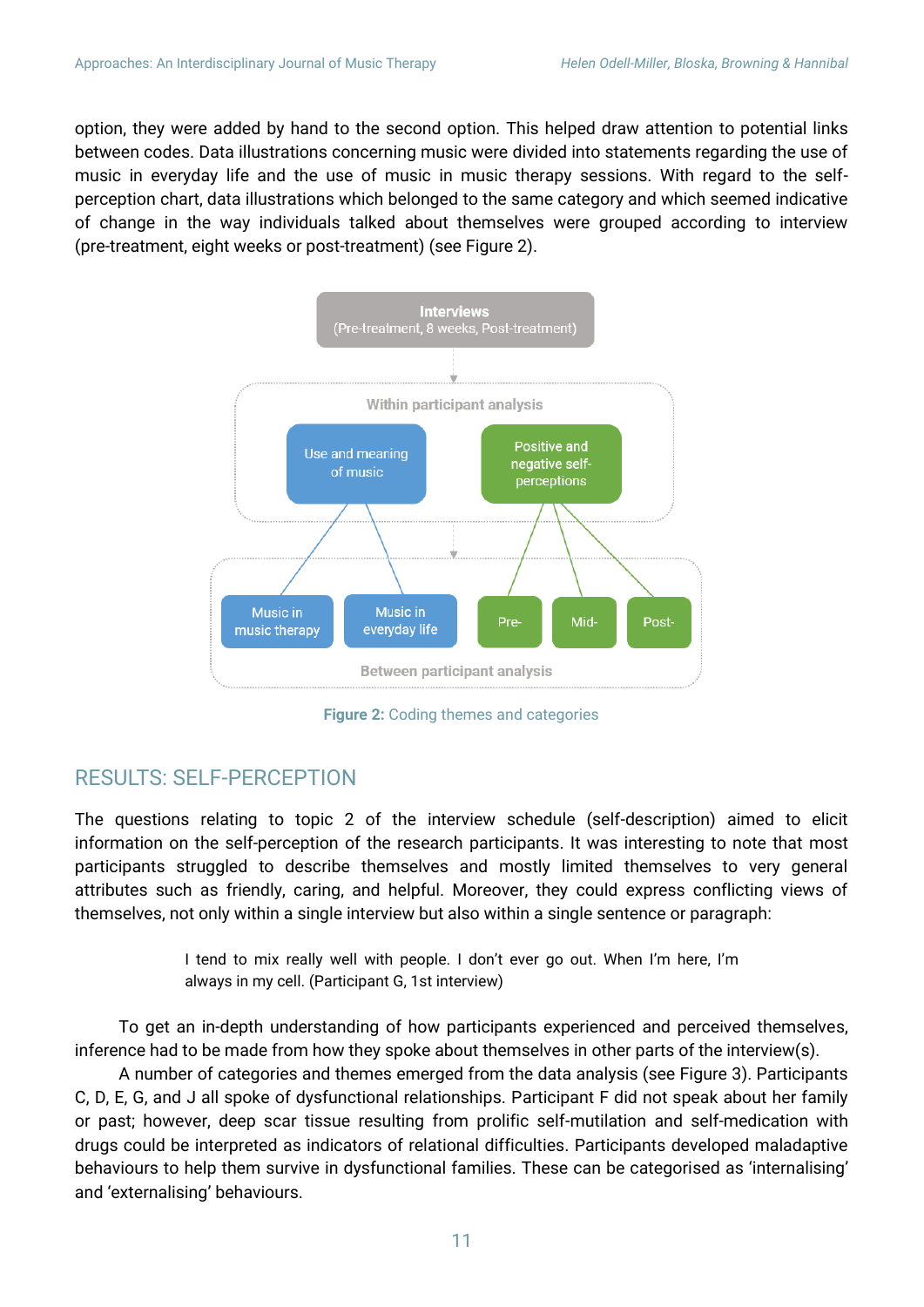

**Figure 3:** Self-perception categories and subcategories

# Internalising behaviours

Internalising behaviours are characterised primarily by processes within the self where the experience of problematic emotions and energy are directed inwards (Matsumoto, 2009). Participants C, D, E, F, G, and J mentioned six core areas of internalising behaviours in their pre-treatment interviews (see Figure 4). These behaviours rarely functioned in isolation, but interacted with each other in a selfperpetuating vicious circle. Such behaviours were entrenched and participants were aware that they had come to depend on them and used them as, albeit self-destructive, coping strategies.



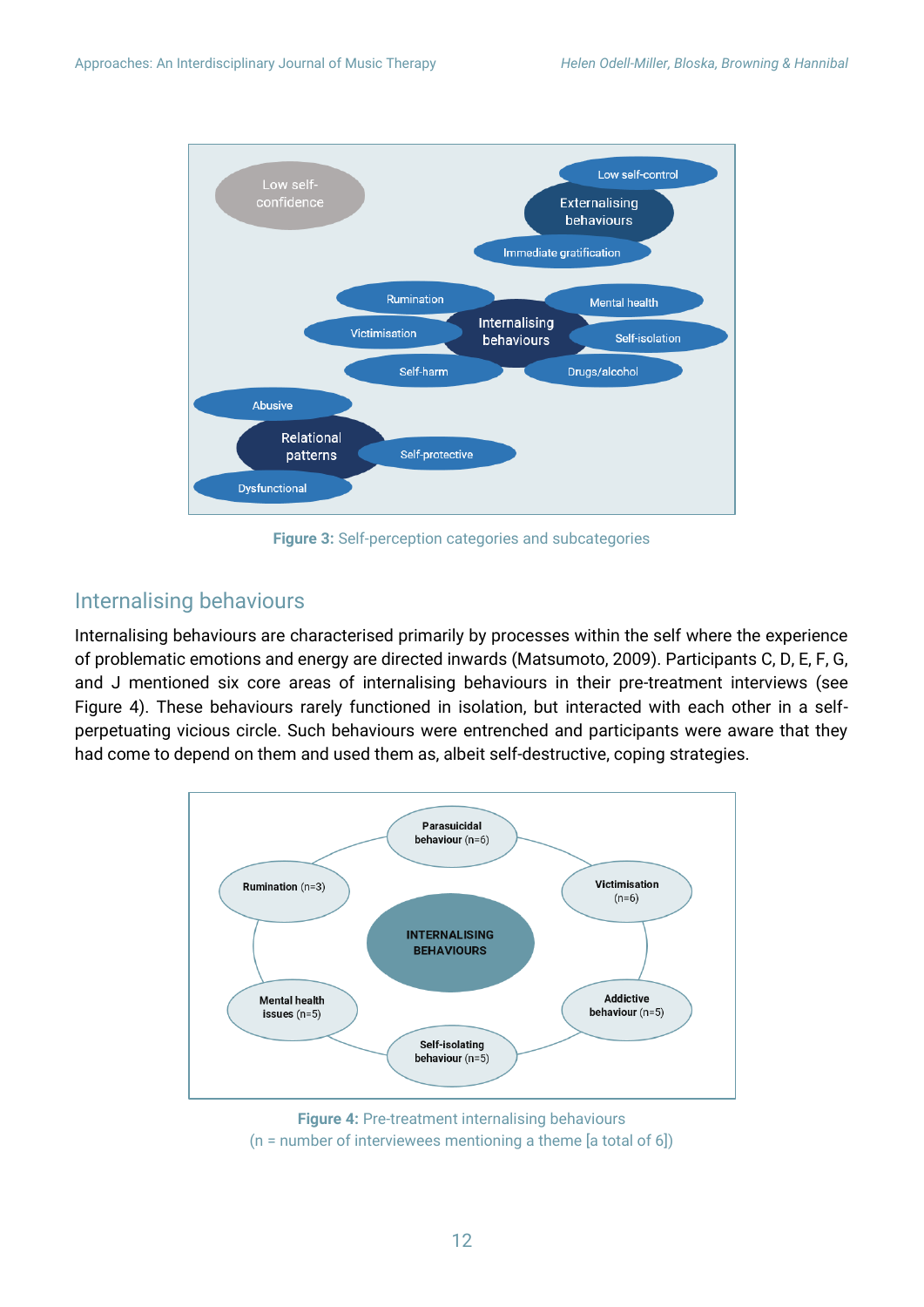### *Parasuicidal behaviour*

The National Institute for Clinical Excellence (NICE) defines self-harm as "self-poisoning or self-injury, irrespective of the apparent purpose of the act" (NICE, 2004). It can also be understood in a wider sense to include the misuse of alcohol and/or drugs, and eating disorders (National Health Service, 2018). For the purpose of this study, the term 'parasuicidal behaviour' has generally been preferred to 'self-harm', as it refers to all non-fatal self-injury including suicide attempts and self-mutilation. However, in the following section both terms are used interchangeably. Table 2 reports on participants' pre- and post-treatment parasuicidal behaviour:

| ID | Pre-treatment                                                         | Post-treatment                                                                     |
|----|-----------------------------------------------------------------------|------------------------------------------------------------------------------------|
| C  | Prolific and enduring self-harming behaviour<br>since early adulthood | Reduced self-mutilation incidents, no suicide<br>attempts                          |
| D  | Prolific and enduring self-harming behaviour<br>since adolescence     | Five-six months free of self-mutilation, no<br>suicide attempts                    |
| E  | Prolific and enduring self-harming behaviour<br>since adolescence     | Stopped self-harming                                                               |
| F  | Prolific self-mutilation since age eight                              | Stopped self-mutilating                                                            |
| G  | Periodic self-harm in response to negative<br>life events             | No self-harm in response to negative life events<br>occurring during music therapy |
|    | Enduring self-harming behaviour since early teens                     | No change                                                                          |

**Table 2:** Pre- and post-treatment parasuicidal behaviour

Pre-treatment, participants C, D, E, G, and J reported that they habitually resorted to self-harming behaviours to cope with complex, painful feelings raised by long-term abuse, and had done this over a long period. This included both suicide attempts and self-mutilation, often on a prolific scale, as well as drug use or risky behaviour. Participant G had extended periods when she was free of parasuicidal behaviour and only self-harmed in response to negative life events.

In their mid-term or post-treatment interviews, participants D, E, and F reported that they no longer self-harmed:

> I've got to admit one thing as well, with doing music therapy I haven't selfharmed for ages. I've thought about it on a number of occasions. I have thought about it. I've got so angry on my wing and that; the first thing I would have normally done was get a razor blade but I haven't. So, I've been five, six moths so far I haven't self-harmed. (Participant D, 2nd interview)

And they saw this in relation to their engagement in music therapy:

It [music therapy] stopped me self-harming. (Participant E, 2nd interview)

I wouldn't say it's all because of music therapy but it has helped a lot. It has made me realise that I don't have to do that. I can take it out by writing music and stuff. If I'm pissed off, I'll write a really angry song. If I'm, like, feeling down, I'll write, like, a sad song or if I'm happy I'll just write a happy song… It's a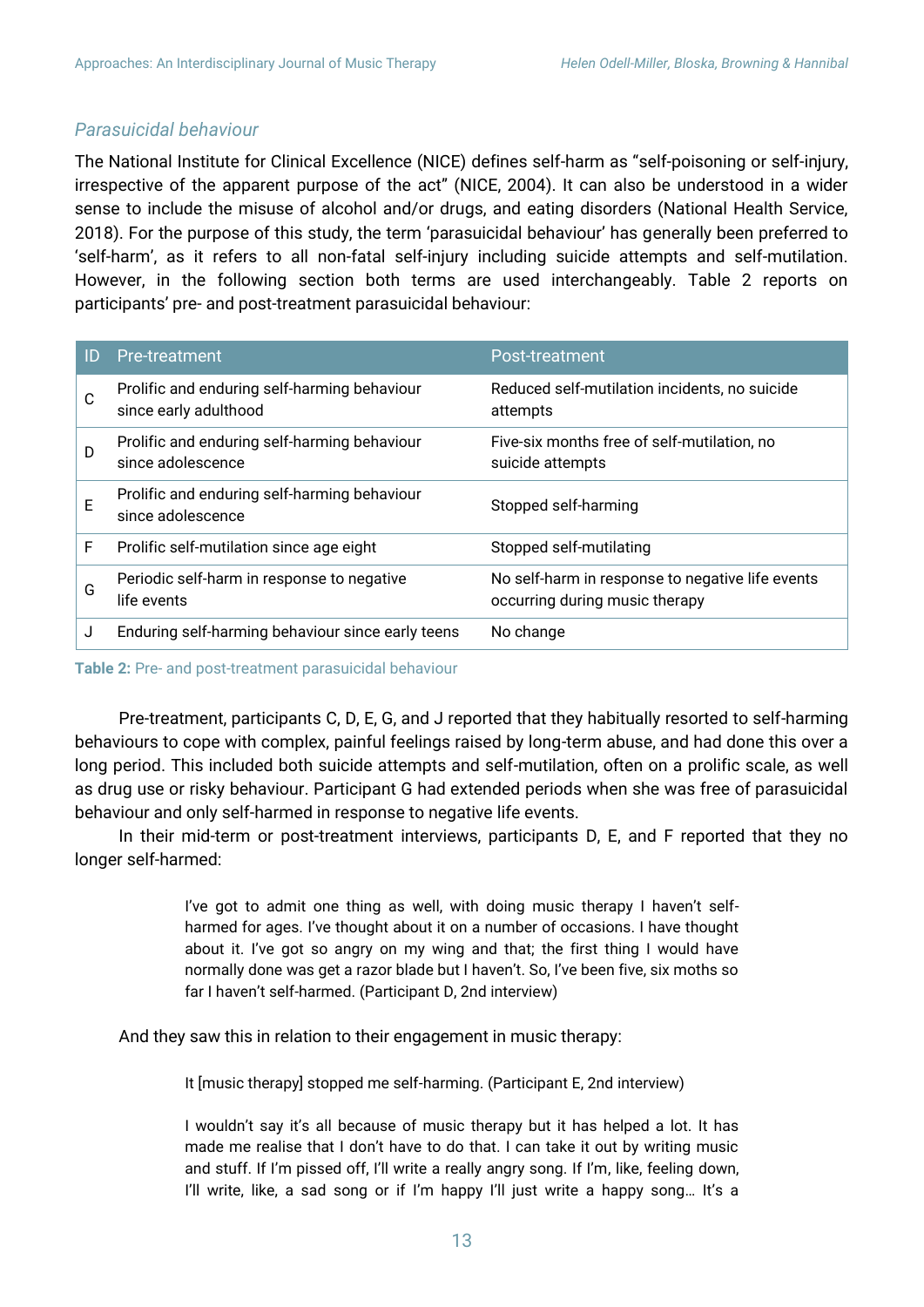different coping mechanism. Instead of picking up a blade and slicing myself, I pick up a pen and write a song. (Participant F, 2nd interview)

#### *Addictive behaviours*

Another self-destructive behaviour was the use of chemical substances and/or alcohol to selfmedicate. Pre-treatment, participants C, D, E, F, and J defined themselves as 'users' and used drugs and/or alcohol in addition to self-mutilation to cope with their continual distressing and intense feelings:

> I think I used drugs to block out the fact that I felt different. (Participant D, 1st interview)

I used drugs to suppress feelings about my mum. (Participant E, 1st interview)

I find it so hard to deal with all those emotions, which is why I've suppressed it for so long with drugs. (Participant J, 2nd interview)

In addition to this, participants C and J reported having problems with eating. They had no formal diagnosis of an eating disorder but saw their food consumption as another aspect of their addictive nature. Table 3 below reports on participants' pre- and post-treatment addictive behaviour:

| ID | Pre-treatment                                                                                                                | Post-treatment                                                                  |
|----|------------------------------------------------------------------------------------------------------------------------------|---------------------------------------------------------------------------------|
| C  | Alcohol dependence, not engaging with<br>programmes                                                                          | Working with Alcohol Relapse Prevention team<br>and Alcoholics Anonymous        |
|    | Addictive eating behaviours, not engaging with<br>programmes                                                                 | Working one-to-one with cognitive behavioural<br>programme                      |
| D  | Chemical substance misuse, engaging with<br>Counselling, Assessment, Referral and<br>Throughcare (CARAT) drug treatment team | Detoxed. Setting up post-release community<br>support. Intending to stay clean. |
| E  | Chemical substance misuse, in contact with<br>CARAT team                                                                     | No change                                                                       |
| F  | Chemical substance misuse, engagement with<br>CARAT team unknown                                                             | Detoxing. Intending to stay clean.                                              |
| G  | No substance dependency                                                                                                      | N/A                                                                             |
| J  | Chemical substance misuse, known to CARAT<br>team, engaging with Narcotics Anonymous                                         | No change                                                                       |
|    | Addictive eating behaviours                                                                                                  | No change                                                                       |

**Table 3:** Pre- and post-treatment addictive behaviour

### *Victimisation, vulnerability to exploitation, locus of control*

Participants also made statements indicative of victim mentality, much of which was on the relational levels of domestic, sexual, or emotional abuse. An overwhelming desire to fit in and be loved left participants vulnerable to abuse, and feelings of being judged or misunderstood could result in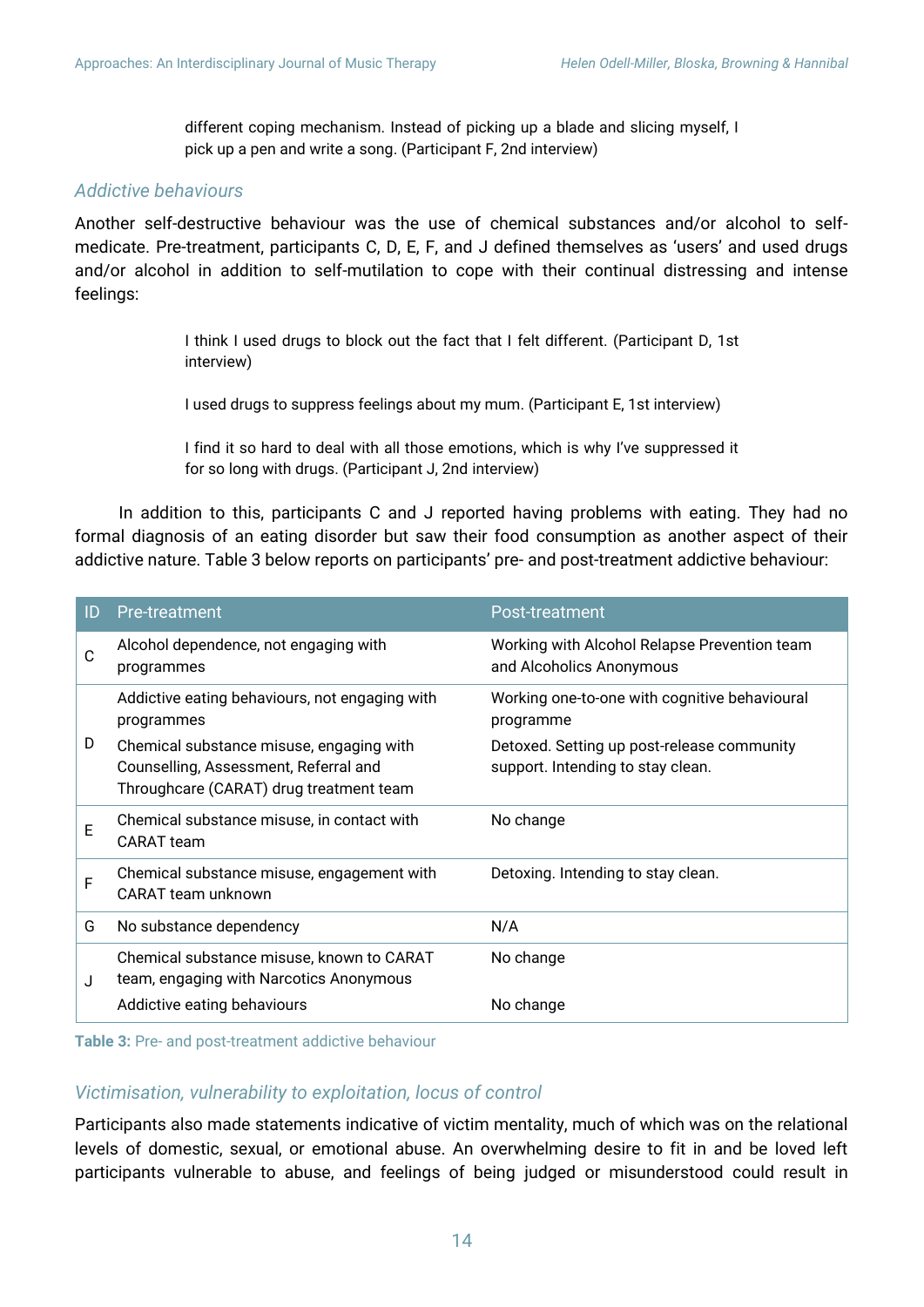defensiveness and mistrust. Table 4 below reports on participants' pre- and post-treatment victimisation behaviour:

| ID | Pre-treatment                       | Post-treatment                                 |  |
|----|-------------------------------------|------------------------------------------------|--|
| C  | Vulnerable to abusive relationships | Extricating herself from abusive relationships |  |
|    | <b>Bullied</b>                      | Self-assertive                                 |  |
| Е  | External locus of control           | Strengthened internal locus of control         |  |
|    | Vulnerable to exploitation          | No change                                      |  |
| F  | External locus of control           | Strengthened internal locus of control         |  |
|    | External locus of control           | Strengthened internal locus of control         |  |
| G  | Compliant                           | Self-assertive                                 |  |
|    | External locus of control           | Strengthened internal locus of control         |  |

**Table 4:** Pre- and post-treatment victimisation and locus of control

Post-treatment, participants who had previously been easily intimidated and victimised reported standing up for themselves:

> I said, I'm not allowing this to happen no more, do you know what I mean? I'm watching myself and other ladies being manipulated because they know they can manipulate, do you know what I mean? And I stood up for myself and I went to the officers. They didn't hear me, so I went to someone who I knew would listen to me ... we both made the steps of challenging these people but having to do it in a non-aggressive way. (Participant D, 3rd interview)

Participant D had become aware of her victim identity and the need to address it. There was a sense of pride and achievement in those who had learnt to stand up for themselves:

> It's made me a much better person to think that I'm not going to do this [comply to others] no more. (Participant G, 2nd interview)

Participants D, E, and F all found that music therapy offered them a space in which to experience being in control:

> At first of, like, I knew that she was going to be more in control because I didn't have the confidence to take control and continue the music. I think she let me take control just to see where we went with it; but then I felt there was a couple of times when I did actually take control. Then the last few sessions if she took control back I was able to just carry on playing by following her; do you know what I mean? Like following her lead. And sometimes I was able to take that control back and try again; do you know what I mean? The last session we did when I actually took control and was able to keep it going. (Participant D, 2nd interview)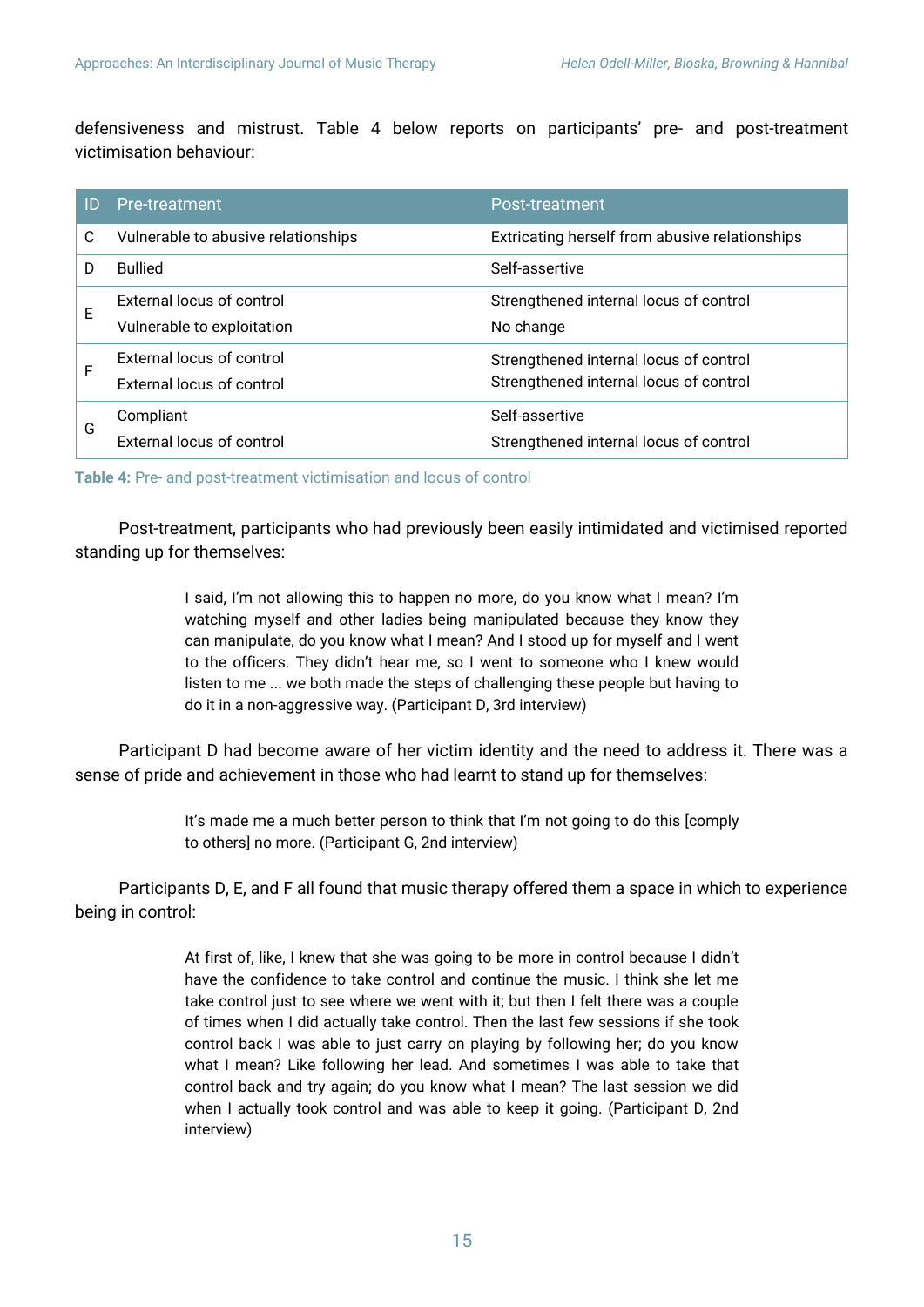#### *Rumination*

Pervasive negative thought patterns were experienced by participants C, D, and F:

"When I get angry, I can't just switch off, I just, like I said, I overthink, I just think and think and think about how hungry I am and how pissed off everything's making me" (Participant D, 2nd interview)

Participants C and F found song-writing an effective way of ordering thoughts by getting them out of their heads and onto paper:

> The songs that I'm writing are about the ways that I felt over the recent period and that. So I'm writing sort of, it's done in, like, poem form as to the way I felt inside at that particular time. It's just getting it out and letting other people know how I've felt and why I've been as I have. (Participant C, 2nd interview)

> [Getting it down on paper] makes me sort of feel, well, things aren't as bad as I might think they are. (Participant C, 2nd interview)

> I have the logic now to be able to try and iron out my faults as I think of a song. (Participant F, 3rd interview)

#### *Self-isolating behaviour*

The participants found it difficult to join in general prison life and activities, and reacted to this by isolating themselves. Many of them were doing so-called 'in-cell' work, as they reported lacking the self-confidence to mix with other prisoners and engage with prison programmes:

> Before, when you saw me last, I was unemployed and staying in my cell every day because I didn't have the confidence to come out. (Participant F, 2nd interview)

Table 5 below reports on participants' pre- and post-treatment self-isolating behaviour:

| ID | Pre-treatment                                                                         | Post-treatment                                           |
|----|---------------------------------------------------------------------------------------|----------------------------------------------------------|
|    | In-cell work                                                                          | Engaging with Gym, Education and Programmes              |
| D  | Working on house block but needs escort to move<br>around the prison                  | Working off the house block and moving<br>independently  |
| E  | Unemployed                                                                            | No change                                                |
| F  | In-cell work                                                                          | Engaging with Education and Programmes                   |
| G  | No security clearance for work. Stays in cell and<br>doesn't mix with other prisoners | Attending Gym and mixing with other prisoners            |
|    | Employed in Kitchen, doesn't mix with other<br>prisoners                              | Employed in Kitchen, doesn't mix with other<br>prisoners |

**Table 5:** Pre- and post-treatment self-isolating behaviours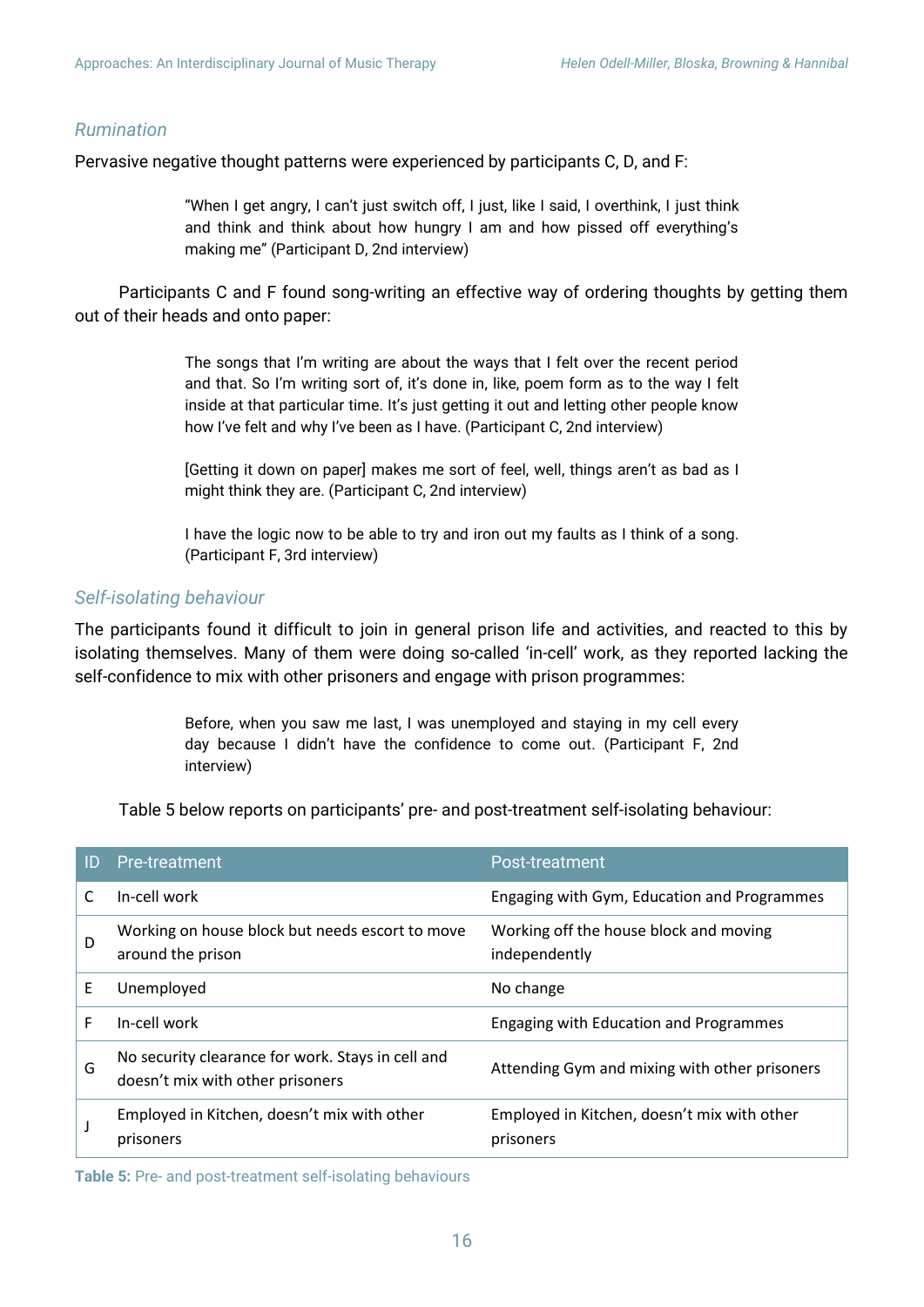Post-treatment, participants C, F, and G reported that they had begun engaging in out-of-cell activities and mixing with other prisoners more:

> Normally I'd just sit and observe, whereas now I interact a bit more … I used to sit on my own quite a lot in a cell, but I don't do that now. I interact a bit more. (Participant G, 3rd Interview)

Participant D reported feeling more confident about moving around the prison independently:

Before I was really scared to come off the wing, apart from when I used to come over for therapy ... [NAME] used to come and get me because I wouldn't come on my own, but, like, the last week or so I've been coming off the wing on my own … I didn't even think about it. Normally I get quite panicky. (Participant D, 2nd Interview)

#### *Mental health*

Mental health problems in the form of mood and anxiety disorders or trauma-related stress were also a defining element of the reality of participants C, D, E, F, and J's existence:

> I think more than anything, it's more and more depression that plays a bigger part on my offending. (Participant J, 1st interview)

Post-treatment, participants C and D, who had reported feeling depressed, now said they were feeling happier:

> I feel quite positive. I feel quite positive most of the time now. (Participant C, 2nd interview)

> I actually feel a lot calmer, a lot happier, more integrated, not so paranoid, which I had been, but I've definitely calmed down on the wing. (Participant D, 3rd interview)

Participants E and F remarked that friends had noted that they seemed happier:

A few of my friends have said… I seem more happier. When I come back from music therapy I'm more happier sort of thing. (Participant E, 2nd interview)

Everyone says that I seem a lot more happier all the time… because I'm back in my cell. I'm writing music and stuff like that as well. So that's right, I'm doing music every single day. It's good. (Participant F, 3rd interview)

## Externalising behaviours

Externalising behaviours are characterised primarily by actions which direct problematic emotions and energy towards the external world such as acting out, anti-social behaviour, hostility, and aggression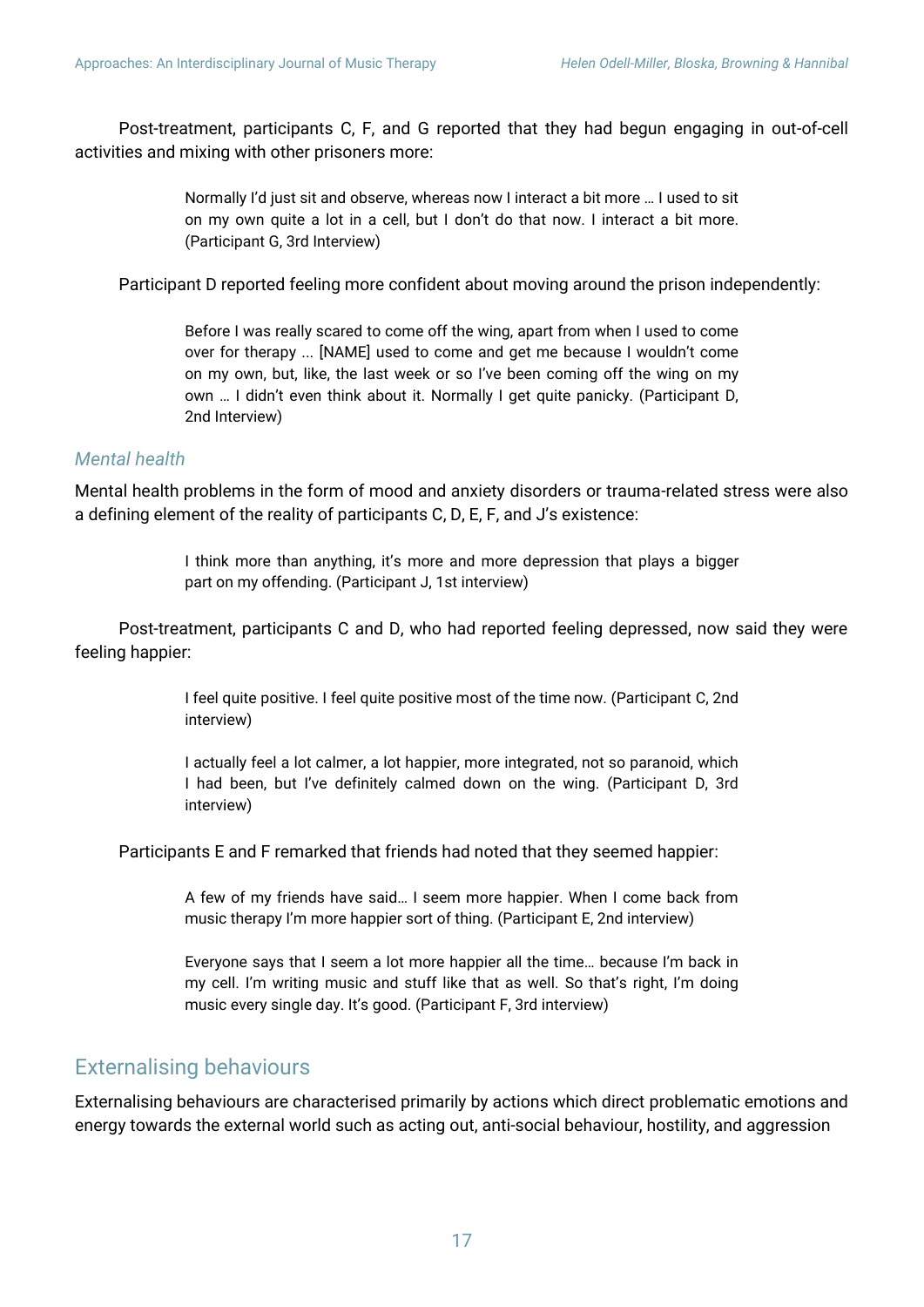(Matsumoto, 2009). Low self-control, which can be seen as a major issue underlying externalising behaviours and defined as "the tendency to pursue short-term, immediate gratification whilst ignoring longer term consequences" (Blanchette & Brown, 2006, p.18), is of particular relevance to offenders.

Pre-treatment, all six participants selected for data analysis experienced difficulties regulating emotions and reactions in stressful situations. With family, peers, and fellow inmates this could lead to angry, aggressive behaviour. Whilst tense situations with fellow inmates were likely to be dealt with by open aggression, contentious situations with prison staff were sometimes responded to more indirectly with confrontational behaviour:

> I'll argue. I'll look for confrontation. Um, in the prison, say, I've done graffiti on my walls about officers which isn't very nice and I've sent letters to the officers that aren't very nice and stuff… (Participant C, 1st interview)

Post-treatment, participants C, E, F, and G reported an increased ability to regulate their reactions in stressful situations:

> Before, I would fly off the handle and start storming off and shouting and banging the doors … I've only done that once or twice in about 3 weeks now. I just tend to bite my tongue a bit and think, you know, when I want to get enhanced I can't afford to get a [negative] IEP<sup>3</sup> (Participant C, 2nd interview)

Participants F and G saw their enhanced ability to cope with stressful situations in direct connection with their music therapy:

> It's just… you can put so much emotion into when you're singing. Instead of getting, like, angry, shouting and punching and something and punching a wall or whatever, just sing. I mean I feel like a totally different person now… (Participant F, 2nd interview)

Participant F saw this as a new coping mechanism:

 $\overline{a}$ 

I'm not as stressed out all the time and I've learnt a different... that's a good word… I've learnt a different coping mechanism on how to deal with my stresses and my emotions and my behaviours (Participant F, 3rd interview)

Participants were aware of a change in their way of thinking and increased ability to reflect and think of longer-term consequences:

> I can't force anything or rush it because then I will trip over my own feet and that's when it all goes wrong. So, I'm going to make sure when I go out the first week, probation, set up all my appointments, but I want to do a slow, gradual build-up so I can get used because I've been here for a while now, so I'm pretty institutionalised anyway from before. (Participant D, 3rd interview)

<sup>3</sup> Incentives and Earned Privileges Scheme: IEPS define a prisoner's regime level (Basic, Entry, Standard, and Enhanced) and linked privileges. Three positive IEPS lead to an enhancement of prison status and related privileges. Three negative IEPS lead to a reduction of regime status and associated privileges.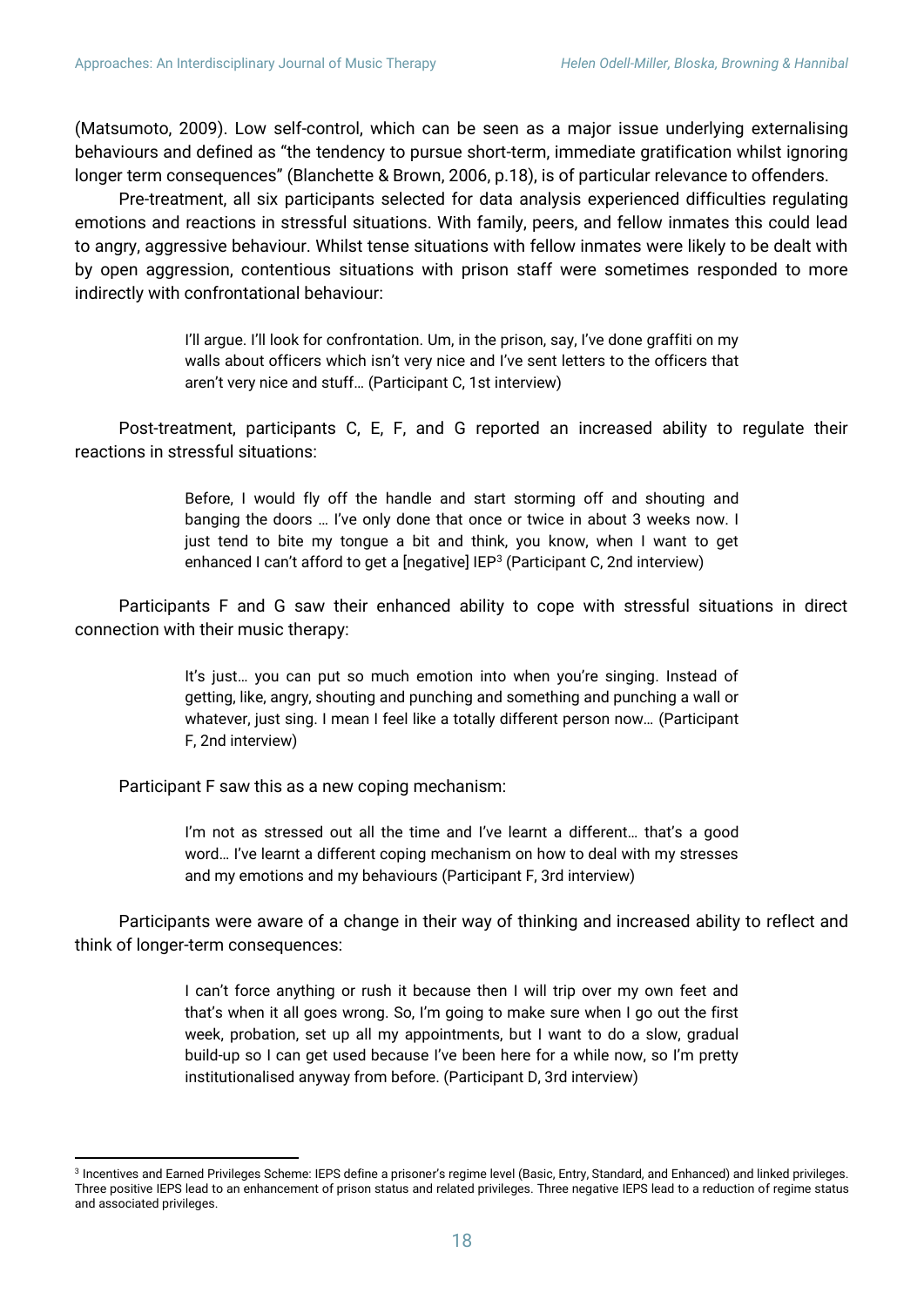# Self-confidence

All six participants described themselves as lacking in self-confidence in their pre-treatment interviews. Participants C and F also mentioned having low self-esteem. In their mid-term and posttreatment interviews, participants C, D, E, F, and G reported feeling much more confident:

> Yeah, more confidence, more self-esteem. I'm surprised at what I've done so far. I'm hoping to do quite a lot more. (Participant C, 2nd interview)

> I never thought I'd, like, feel confident enough to, like, come out of my cell and, like, go to education and now I just feel totally different. It's weird. It's good though. (Participant F, 2nd interview)

This increase in self-confidence was manifested in various activities within the prison. Participants C, D, and G each reported doing things that they would not have had the confidence to do before.

# Self-efficacy

Participants also made statements indicative of an increase in self-efficacy. Perceived self-efficacy is defined as "an individual's subjective perception of his or her capability for performance in a given setting or ability to attain desired results and [has been proposed] as a primary determinant of emotional and motivational states and behavioural change" (Matsumoto, 2009). Growth in perceived self-efficacy was relevant to individual participants' pathway through the custodial sentence:

> It makes me feel good [when staff respond positively to changes in behaviour] because I think… I didn't think I would change as much as I have in the few weeks that I have. I didn't think it was possible but because I'm aiming towards enhancement and stuff like that, it's making me feel quite confident that I can do it. (Participant C, 2nd interview)

Significantly, it was also relevant to downstream outcomes post-release:

I've come so far now and I've learnt so much so I don't think I'd ever go back to how I used to be. Everyone's going to have, like, their bad days when things happen to them, but I'm a stronger person now, so I know I'll overcome it. (Participant F, 3rd interview)

### Creative self-expression and musicality

Prior to music therapy sessions, some participants enjoyed creative activities, and one participant (F) defined herself in terms of her creativity and musicality. Others were more reticent and insecure:

> I think I'm tone-deaf. So God knows what the music will sound like. (Participant C, 1st interview)

> I was a little bit embarrassed because I'm not a singer or I ain't got a voice. (Participant G, 2nd interview)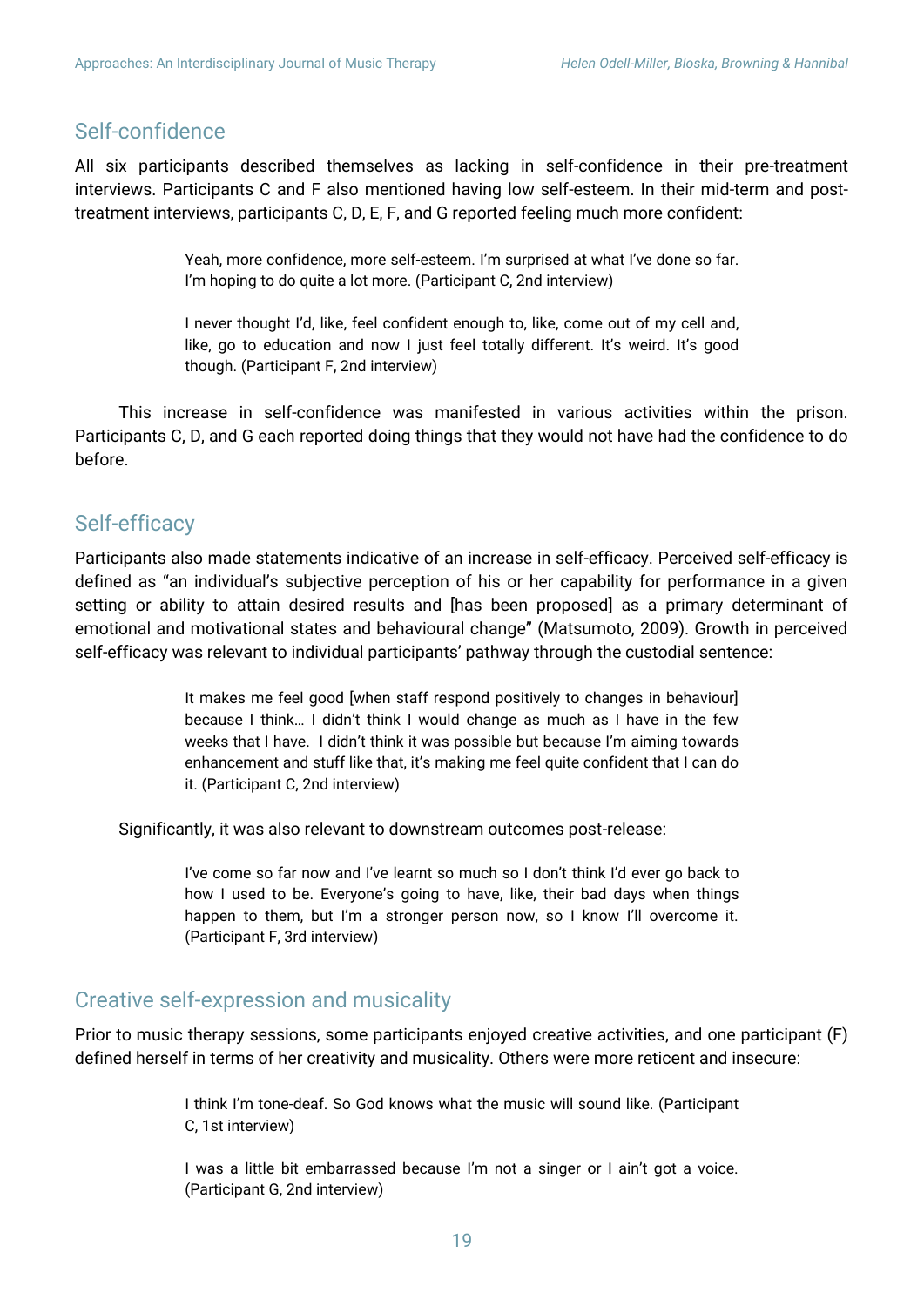The first few sessions that came on I couldn't … I just thought I didn't … I know I can't write the music, I know I haven't got the mind to sit there and put things down, and I definitely know that I won't be able to sing in front of her. (Participant G, 3rd interview)

Following music therapy, participants who had initially been uncertain about engaging with the music were surprised and pleased at their musical ability:

> I've been told that I'm not tone-deaf. I'm quite enjoying it because I'm writing my own little things now as well. One of the songs that we've recorded, so it's going pretty well. I'm really enjoying the music. (Participant C, 2nd interview)

> Never in a million years thought I'd ever put, make a song, my own words, and write it all rhyming and me singing it. And now I know I can do it. (Participant G, 3rd interview)

They identified themselves with songwriters and musicians:

I know the songs where groups have done, like, *Everybody Hurts* and stuff like that, which is quite a powerful song. So I didn't realise that I would do something on that sort of thing, putting powerful words into, like, songs or whatever. (Participant C, 2nd interview)

Making the music with her has been absolutely amazing. I've loved every minute of it, and I've loved doing it all, putting the music together. And I was putting all the words, and I love just walking round like a film star or a musician, do you know what I mean? I was just, like, singing along and making it up as I go along. (Participant G, 3rd interview)

# RESULTS: THE ROLE OF MUSIC

### Music in everyday life

Questions relating to topic 1 of the interview schedule aimed to elicit information on the role music played in everyday life of the interviewees. For all the participants, music played an important role in their everyday life:

> You'll be surprised, music is a big part in most people's lives because we all… if you walk onto our wing and that you'll hear sort of music playing and stuff like that. (Participant F, 1st interview)

> As soon as I wake up in the morning, I'll put the music channels on when I'm getting ready and then that's on all day… sometimes at night as well, like, on Mellow-Magic where it's all relaxed and calm and I sit there on my bed listening to all the oldies. (Participant F, 1st interview)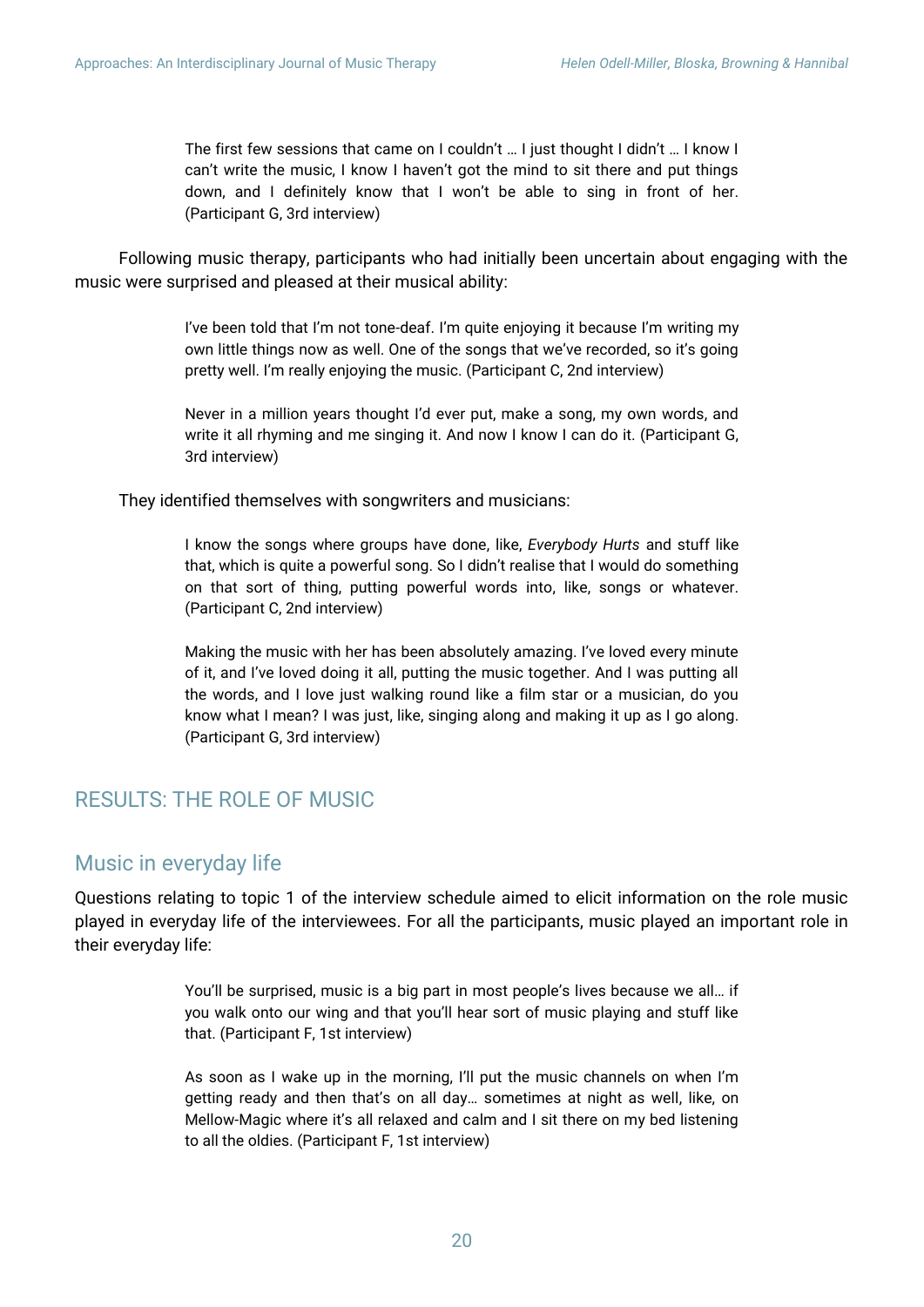An analysis of the data showed six different functions of music in everyday life: relationships, memories, emotional regulation, communication, coping strategy and narratives (see Figure 5).



**Figure 5:** Functions of music in everyday life

# Music in music therapy

Music as a medium in music therapy shared the six functions that music played in the everyday life of the participants. However, close analysis of the data revealed mechanisms specific to music therapy within these functions (see Figure 6). Additionally, a cluster of themes emerged around selfconfidence and self-esteem, which were not evident in the data on music in everyday life.



**Figure 6:** Functions of music in music therapy

### *Self-confidence*

Eight elements of music in music therapy were identified that related to self-confidence outcomes: agency, healthy risk-taking, motivation, pleasure, sense of achievement, skill acquisition, purposeful activity, and perceived self-efficacy (see Figure 7). There was a complex interplay between the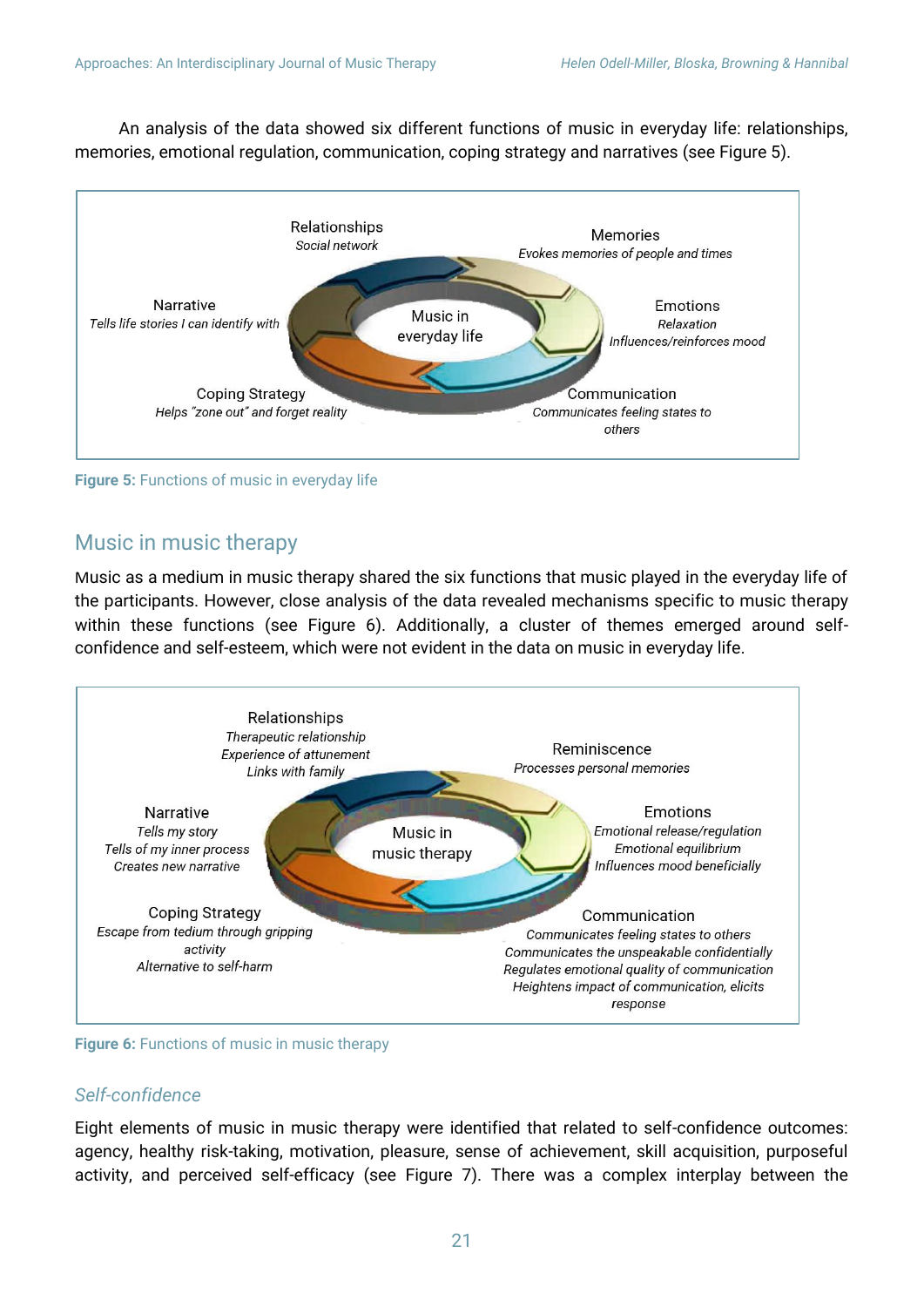individual elements. With the exception of Participant J, all participants reported a growth in selfconfidence in their post-treatment interviews and linked this to the attendance of music therapy:

> I never used to sing in front of every, anybody; now I sing in front of everyone. (Participant F, 3rd interview)

> [The music] made me more confident and more upfront. (Participant G, 3rd interview)

> I've come out feeling really good, do you know what I mean? I feel confident like I said. (Participant D, 2nd interview)

> Yeah, more confidence, more self-esteem. I'm surprised at what I've done so far. I'm hoping to do quite a lot more. (Participant C, 2nd interview)

> Now I've become a bit more confident than I was before, I wouldn't have done that and I wouldn't have got up and sung. (Participant E, 2nd interview)



**Figure 7:** Self-confidence and related outcomes

### SUMMARY OF FINDINGS

The analysis of the qualitative data found many self-statements indicative of change in the way women prisoners saw and described themselves pre- and post-treatment. Results showed that whilst static factors such as dysfunctional family backgrounds and histories of abuse could not be changed, dysfunctional ways of relating such as self-isolating or challenging behaviour, for example, could indeed be revised. Thus behaviours linked to past experiences of pervasive and enduring abuse, expressed through internalising and externalising behaviours, were amenable to change.

There was indeed a positive change in the way that research participants saw themselves and this impacted on their ability to engage in prison interventions, but also had positive effects on other areas such as parasuicidal and challenging behaviour. These benefits appeared to be directly linked to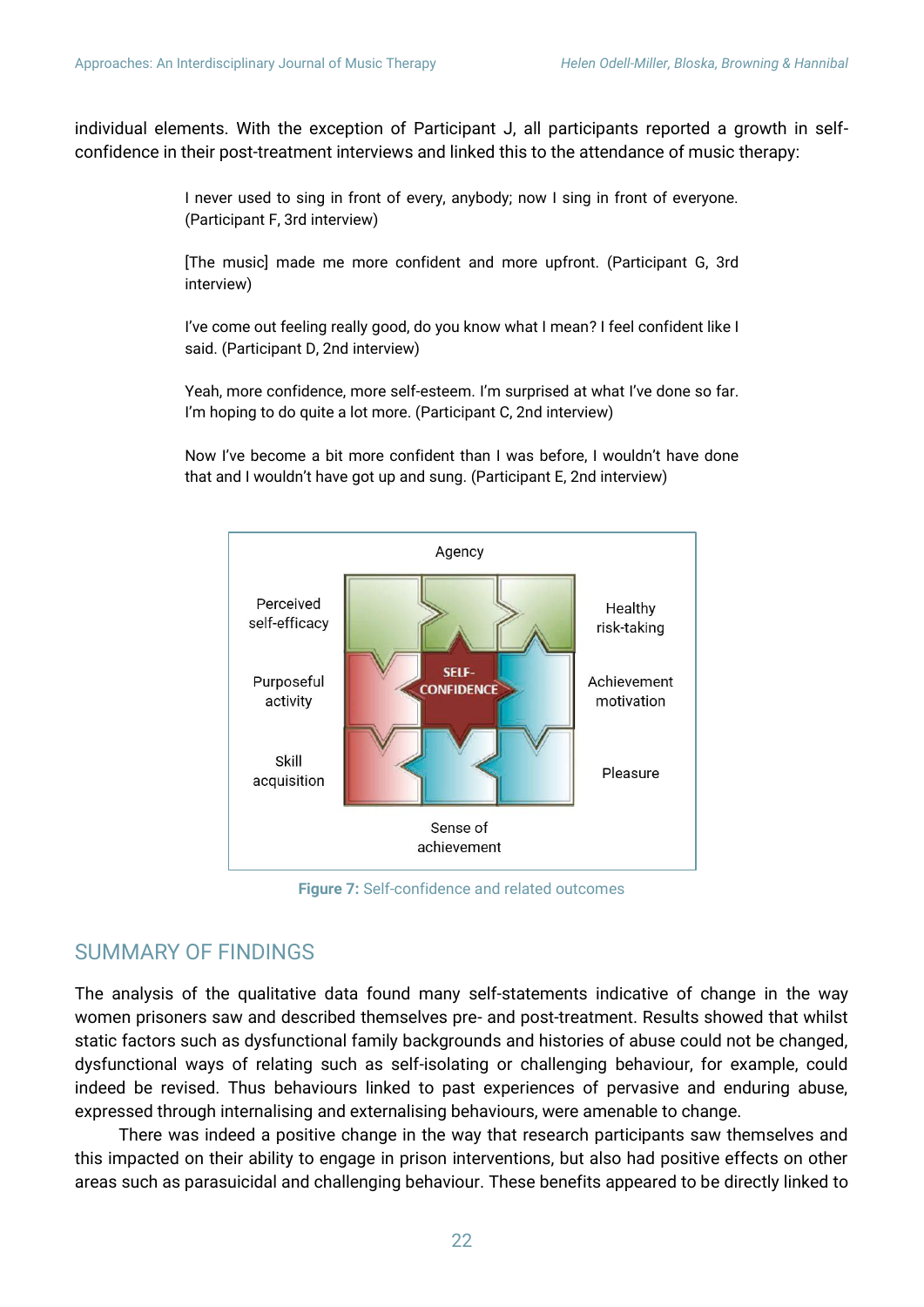the use of music as a therapeutic medium in the sessions; indeed, the only participant who did not engage with the music also failed to make any significant changes in the way she saw herself. Although short-term therapy was not necessarily contraindicated, substantive gains were only made if a participant attended music therapy for more than three months. Short-term therapy required careful timing so as not to be subsumed by the overwhelming anxieties that arose pre-release.

The most important area of gain was growth in self-confidence/self-esteem with the related areas of agency, perceived self-efficacy, purposeful activity, skill acquisition, sense of achievement, pleasure, achievement motivation, and healthy risk-taking. An increase in self-perceived efficacy had implications for positive downstream outcomes, as a feeling of mastery in one domain, namely music, translated into a feeling of overall effectiveness. It could be hypothesised that growth in these areas was of particular import because it was associated with motivation and future aspirations. Participants who developed aspirations both for the immediate and the longer-term future all showed gains in achievement motivation, active involvement, agency, goal setting and time efficiency; all important elements for successful engagement with resettlement interventions.

Because self-perception is a subjective and complex phenomenon, measuring change in selfperception is notoriously difficult. Perhaps it is less important to capture whether or not there has indeed been an objective process of change in this domain. What is important is the subjective feeling the individual has of change and the meaning that they attach to it. As with perceived self-efficacy, it is the perception of the individual that something has changed and that they are now able to do and be things that were previously impossible that is empowering.

The findings from interview data revealed clear change in self-perception, whilst the questionnaire data was less convincing. However, it is possible that this subjective experience of change in self-perception was of crucial importance in helping research participants exit from their position of disengagement and start engaging with prison programmes. Data from the prison database on engagement patterns of individual research participants indicated clearly the positive impact change in self-perception had on participants' ability to renounce self-isolation and engage with prison programmes and resettlement interventions (see Leith, 2014, p. 131, Table 5-9).

## **DISCUSSION**

The findings confirm a number of points highlighted by previous literature regarding music therapy for women prisoners. Music therapy, specifically in the form of song-writing, offered women prisoners an unparalleled opportunity to confront their often conflicted and painful pasts (Daveson & Edwards, 2001). Furthermore, sessions provided a relaxing and playful supplement to other verbal programmes (Smeijsters, Kil, Kurstjens, Welten & Willemars, 2011) and a creative 'play space' to explore alternative self-concepts (Hoskyns, 1995; O'Grady, 2009).

Music therapy was shown to have a positive effect on internalising and externalising behaviours. Not only did the sessions facilitate change in dysfunctional ways of relating (Lawday & Compton Dickinson, 2013), participants who had initially acted out in the search of immediate gratification started thinking of longer-term consequences. There is a possible link between improved self-control and perceived self-efficacy in line with the mastery experience of music therapy, as shown in Pool and Odell-Miller's (2011) investigation into music therapy and aggression.

Whilst earlier studies did not examine whether behavioural gains made in these areas in sessions transferred to situations outside of music therapy (Codding, 2002), this study showed conclusively that this was indeed the case. Thus, music therapy exercised not only a supplementary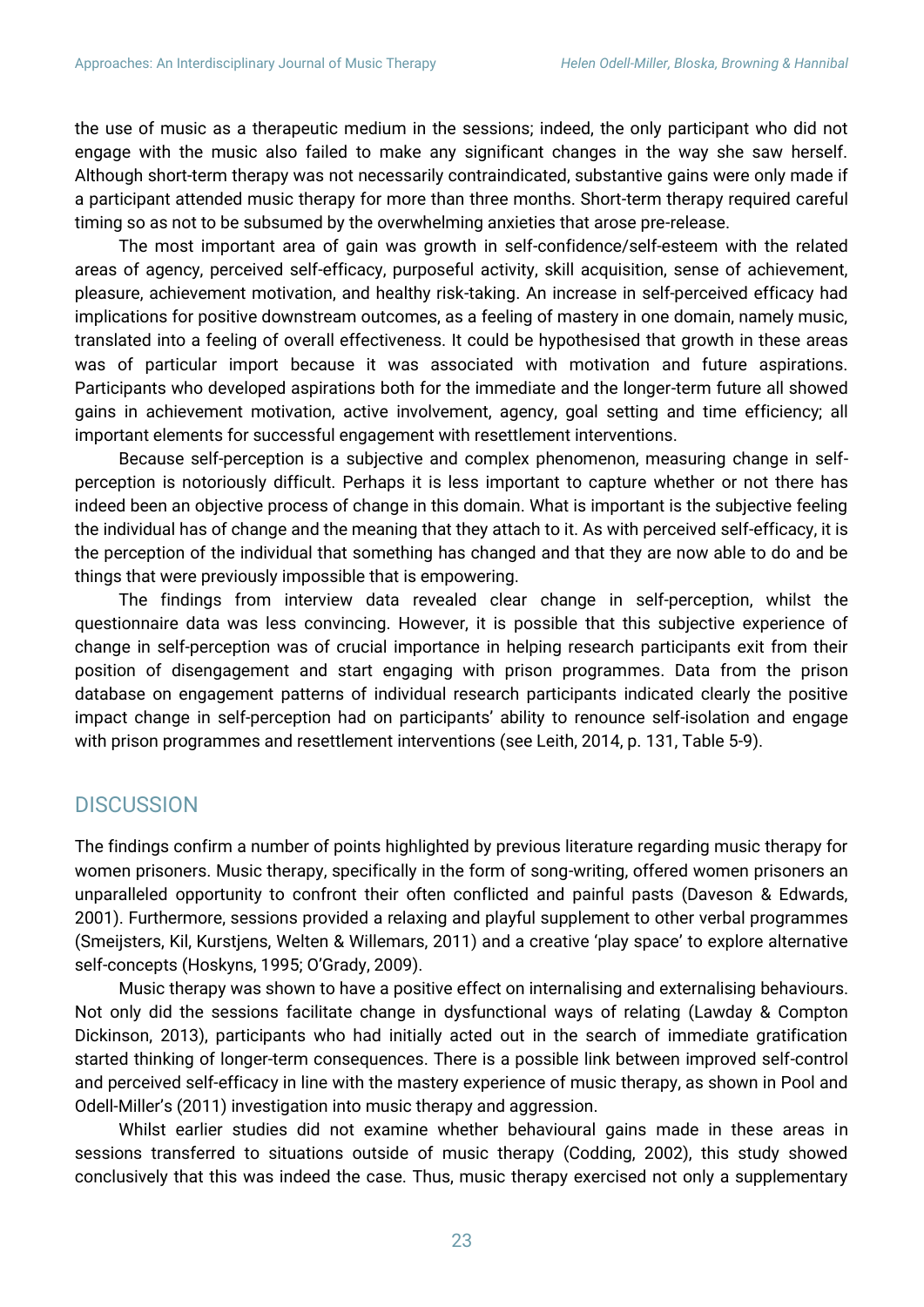role as initially anticipated; for disaffected, self-isolating prisoners, it provided an entry point and acted as catalyst for engagement with prison programmes and interventions.

The issue of positive self-identity was as central for prisoners as for other client groups affected by stigmatisation. The present study shows that song-writing can be a powerful tool in the process of recreating a positive sense of self and enabling women prisoners to gain a deeper understanding of their internal and external realities. The song-writing process seemed to enable the creation of a new narrative in the form of lyrics and music. Recent research suggests that identity in prisoners might be reconfigured when participants rediscover themselves through music and reconnect with parts of their identity related to being human, rather than being a prisoner (Tuadstad & O'Grady, 2013); when performing music, the participants experienced themselves as musicians rather than as criminals or prisoners. This was corroborated by the current study, where music therapy sessions were strongly linked to feelings of mastery, achievement, and pride.

Tuadstad and O'Grady's (2013) meta-synthesis also confirmed other findings of the current study, namely that music therapy functioned as a coping strategy, helping inmates escape the harsh realities of prison life. Additionally, they found that music therapy provided some prisoners with temporary respite from negative thoughts, traumas, and pains as well as offering an "alternative" reality, to momentarily "replace the need for drugs by providing an ecstatic, transcendent world of enjoyable musical experiences" (Tuadstad & O'Grady, 2013, p.222). Although this did not emerge in the thematic coding of the current study, it is conceivable that this was an aspect enjoyed by its participants, as all with the exception of one had histories of substance misuse. It could also be another explanation for why music therapy helped participants desist from parasuicidal behaviour.

# LIMITATIONS

Analysis of the semi-structured interviews required extrapolation and thus this data could be less reliable and at risk of bias. However, due care was taken to extrapolate researcher bias and preunderstanding by employing independent researchers to assist with data collection and analysis. Additionally, cross-checking of the data-analysis by PhD supervisors and peer debriefing acted as a useful counterbalance against the dangers of over-interpretation of the data.

Attrition was a considerable issue during this project. Participants were transferred out without warning and access conditions were changed in accordance with security concerns. Therapeutic approaches had to change to adapt to the changed situation. Attrition issues were only addressed satisfactorily halfway through the project, when the prison agreed to put a hold on research participants until they had completed the programme.

The effect of observation bias cannot be ruled out. One-to-one therapeutic situations are rare in prison; the sheer fact of having access to music therapy could have contributed towards the outcomes of all the research participants of this study. It is also impossible to exclude therapist effect as no other therapists were employed by the prison that could have been involved in the project. Moreover, there is also the probability of selection effect, as prisoners elected to take part in the project, rather than being assigned to it.

This study was conducted solely by Helen Leith as music therapist and researcher. Her unique personality and musical skills must be considered an important factor in the therapeutic process and such factors are not discussed in this article. Her unique background of spending 20 years as a member of a Benedictine community gave her special prerequisite for empathising with this population (Leith, 2014, p. 42). Her way of initiation and building relationships with the woman was surely based also on these skills and experiences. However, it is important to notice that the women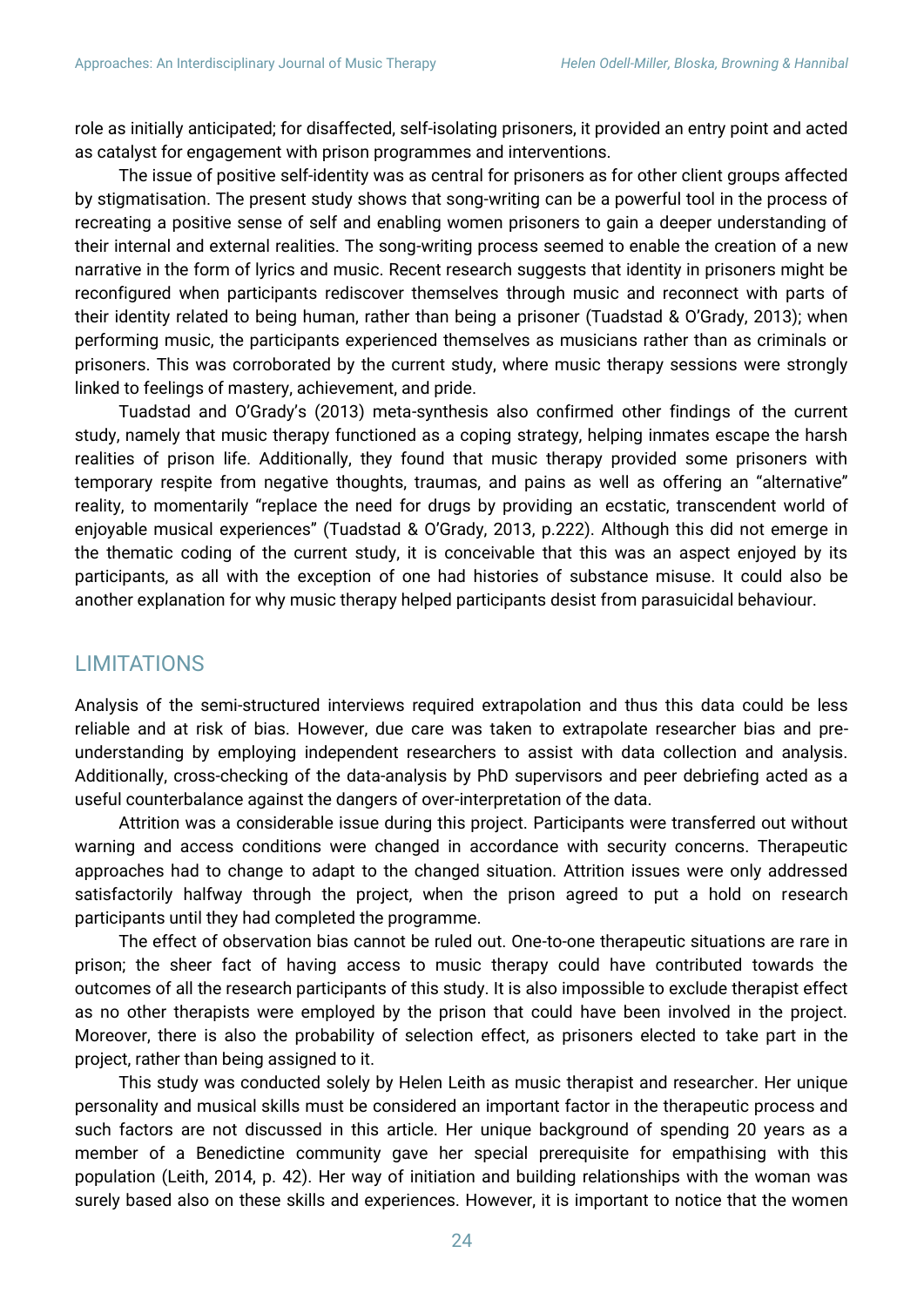actually described their relations to the music more than the relations to the therapist. This underlines how having music as a therapeutic intermediate medium between client and therapist is of importance to people who are so limited in their ability to engage and communicate their inner state of mind, regulate their emotional response and to learn from experience.

# FURTHER PATHWAYS FOR RESEARCH

Since the inception of this study, there has been an increase of music therapy research in this field. The findings of this study bring new knowledge to the field and hope to contribute to government policy-making in the UK and elsewhere. There is a need for further research to see whether the findings of this study can be corroborated. This would help establish whether these findings were at least due in part to a therapist effect or whether active music-making in music therapy has the capacity to catalyse change in self-perception. This would be best achieved through a multi-site investigation in different women's prisons, initially in the UK and then internationally. This research would test hypotheses arising from this study:

- Engagement in the music process is predictive of behavioural change in women prisoners attending music therapy
- Increased self-confidence and self-esteem are linked to increases in perceived self-efficacy in women prisoners attending music therapy
- Perceived self-efficacy is of importance to positive downstream outcomes in women prisoners attending music therapy
- Song-writing is a particularly relevant clinical intervention for this population

This particular study focuses on the resettlement of women prisoners. It would be of interest to conduct a similar study in the male prison estate to see whether the findings are gender-specific or not. This could give rise to an interesting debate as the desirability of an increase in self-confidence in male prisoners has not yet been established.

Another area of interest would be to investigate downstream outcomes by accompanying prisoners 'through-the-gate' and working with them post-release in the community, as is done in Norway. This would provide evidence not only concerning reconstruction of an acceptable self-identity post-release but also for music therapy's impact or lack of impact on recidivism.

# **CONCLUSION**

This study arose from Leith's clinical work with disengaged women prisoners. After a period in music therapy, she observed what appeared to be a positive change in the way they saw themselves and a corresponding change in their ability to engage with prison programmes and interventions. Her experience of working with these women in and beyond prison in community settings taught her that their sense of identity was not only formed by their family and societal elements but also by their offending history. The qualitative results of her doctoral research indeed show a positive change in women prisoners' self-perception and the impact of this on their ability to engage in prison interventions and on their mental health.

The current findings are important as they correspond to areas considered to be of significance in gender-specific resettlement needs. Music therapy could be a necessary precursor to cognitive behavioural programmes if these were to be absolved successfully. Indeed, for severely demotivated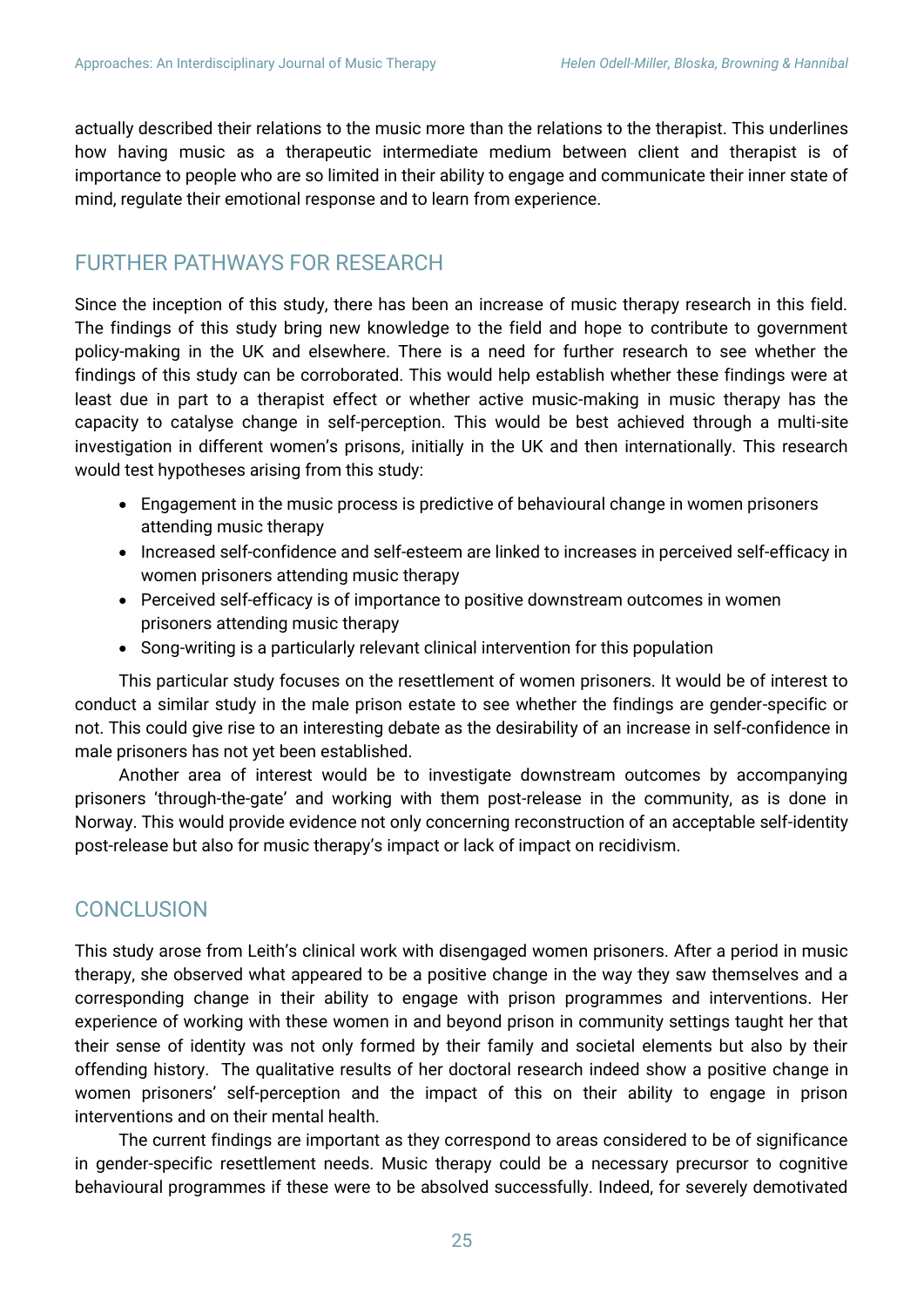women prisoners failing to progress through the system, music therapy could act as entry point, creating the necessary preconditions for subsequent successful engagement with resettlement interventions.

If identity is the 'mega-conflict' conceived by Chambers (2008), music therapy offered participants an unparalleled opportunity to explore, rehearse and perform a new identity, often encapsulated in the lyrics of a song, before experimenting with this new identity in other settings within the prison. Not only were women prisoners able to rewrite their future script, they were able to re-form often painful, horrific biographies into a more manageable format; both processing and integrating past traumatic events at the same time.

This research provides another piece of knowledge in the evidence base for music therapy in prisons. The findings indicate that music therapy contributes to the resettlement process and sits comfortably within either resettlement paradigm. Music therapy was able to address both criminogenic risk factors and protective factors simultaneously, adapting its focus to the requirement of the immediate moment. For disengaged, demotivated prisoners, music therapy offers a playful, enjoyable space in which they can acquire new skills without even being conscious of the fact. Music therapy is accepted more readily than more conventional programmes, perhaps due to the music therapist not being seen as a member of the regime as well as music appealing to most people. Thus a gate can be opened up, which unlocks a productive pathway through the prison system for the individual and hopefully impacts on later downstream outcomes.

Leith embarked on this journey assuming music therapy offered a less-threatening alternative to verbal therapy. Following this research, she considered music therapy to be a starting point, a foot in the 'door' that is often kept resolutely closed to prison staff. She would thus revise the role of music therapy to 'entry point' for prisoners who are, for whatever reason, failing to engage with the resettlement process.

## REFERENCES

Ahmadi, F. (2011). Song lyrics and the alteration of self-image. *Nordic Journal of Music Therapy, 20*(3), 225-241.

- Allen, J. (2010). *The effectiveness of group music psychotherapy in improving the self-concept of breast cancer survivors.* PhD Thesis, Boyer College of Music and Dance, Temple University. Retrieved fro[m https://digital.library.temple.edu/digital/collection/p245801](https://digital.library.temple.edu/digital/collection/p245801%20coll10/id/104147/)  [coll10/id/104147/.](https://digital.library.temple.edu/digital/collection/p245801%20coll10/id/104147/)
- Aldridge, D. (1995). Spirituality, hope and music therapy in palliative care. *The Arts in Psychotherapy, 22*(2), 103-109.
- Aldridge, D., Schmid, W., Kaeder, M., Schmidt, C., & Ostermann, T. (2005). Functionality or aesthetics? A pilot study of music therapy in the treatment of multiple sclerosis patients. *Complimentary Therapies in Medicine, 13*(1), 25-33.

Aldridge, G. (1996). "A walk through Paris": The development of melodic expression in music therapy with a breast-cancer patient. *The Arts in Psychotherapy, 23*(3), 207-223.

- Atkinson, J., Cave, P., McDermott, O., Odell Miller, H., Pavlicevic, M., Quin, A., & Ridder, H. M. (2015). A tribute to Helen Leith (28 February 1958 – 30 December 2014). *Approaches: An Interdisciplinary Journal of Music Therapy, 7*(2), 236-241. Retrieved from <http://approaches.gr/volume-7-2-2015>
- Barbour, R. S. (1999). The case for combining qualitative and quantitative approaches in health services research. *Journal of Health Services Research & Policy, 4*(1), 39-43.

Barbour, R. S. (2001). Checklists for improving rigour in qualitative research: A case of the tail wagging the dog? *British Medical Journal, 322*(7294), 1115-1117.

Bensimon, M., & Gilboa, A. (2010). The music of my life: The impact of the Music Presentation on the sense of purpose in life and on selfconsciousness. *The Arts in Psychotherapy, 37*(3), 172-178.

Blanchette, K., & Brown, S. L. (2006). *The assessment and treatment of women offenders: An integrative perspective*. West Sussex: John Wiley & Sons.

Caufield, L. (2010). Rethinking the assessment of female offenders. *The Howard Journal of Crime and Justice, 49*(4), 315-327.

Chambers, C. (2008). *Song and metaphoric imagery in forensic music therapy.* PhD Thesis, University of Nottingham. Retrieved from [http://eprints.nottingham.ac.uk/10833/.](http://eprints.nottingham.ac.uk/10833/)

- Codding, P. A. (2002). A comprehensive survey of music therapists practicing in correctional psychiatry: Demographics, conditions of employment, service provision, assessment, therapeutic objectives, and related values of the therapist. *Music Therapy Perspectives, 20*(2), 56-68.
- Cohen, J. M. (1987). Music therapy with the overcontrolled offender: Theory and practice. *Arts in Psychotherapy, 14*(3), 215-221. Collins English Dictionary and Thesaurus (2nd ed.). (2000). London: Harper Collins.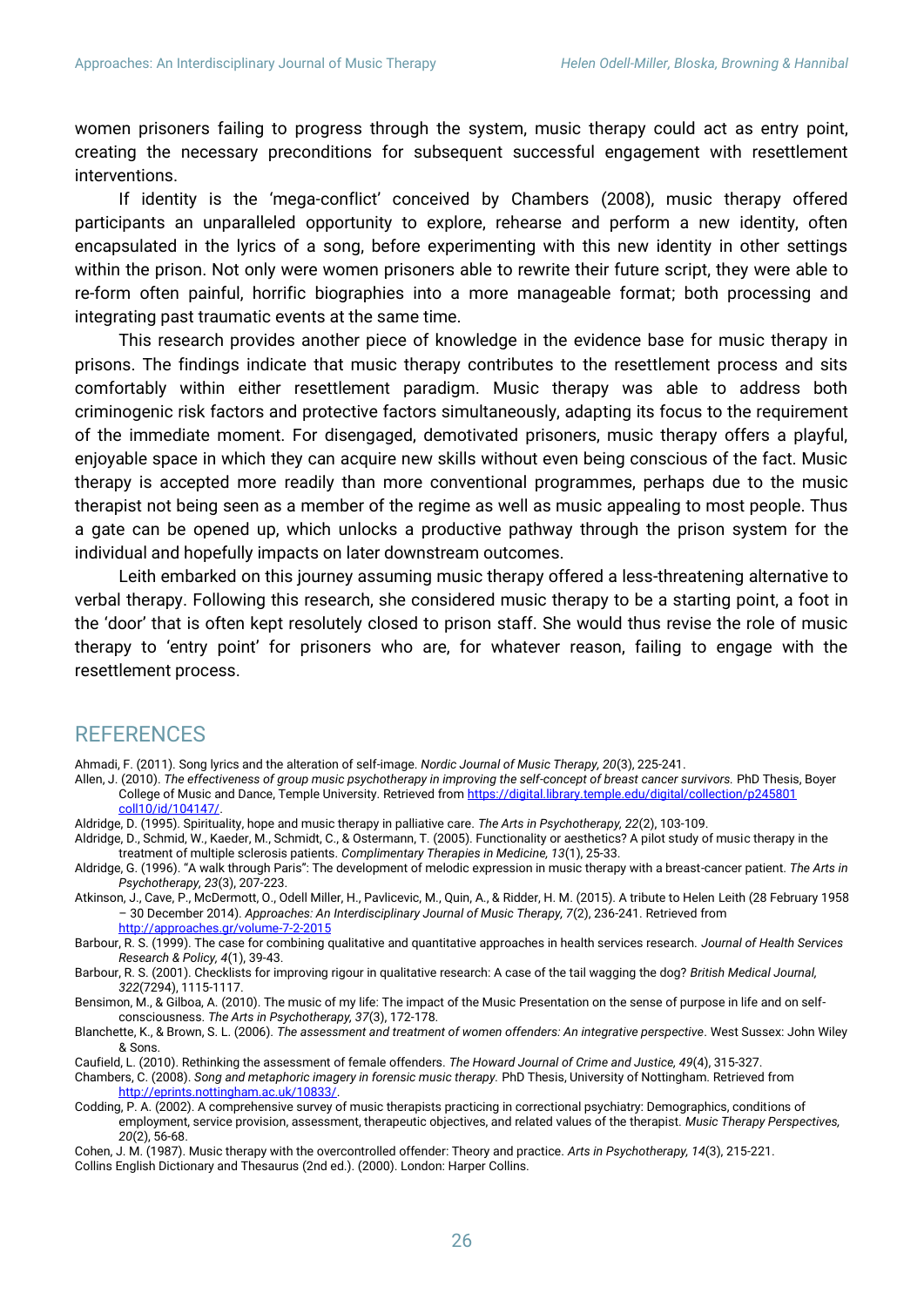Colwell, C. M., Davis, K., & Schroeder, L. K. (2005). The effect of composition (art or music) on the self-concept of hospitalized children. *Journal of Music Therapy, 42*(1), 49-63.

Corston, J. (2007). *The Corston Report: The need for a distinct, radically different, visibly-led, strategic, proportionate, holistic, woman-centred, integrated approach*. London: Home Office.

Daveson, B. A., & Edwards, J. (2001). A descriptive study exploring the role of music therapy in prisons. *The Arts in Psychotherapy, 28*(2), 137-141.

Dickerson, G. (1982). The community and music therapy as a mental health service: Music therapy – a service to the community. Presentation at The British Society of Music Therapy Conference, London, 1982.

Fulford, M. (2002). Overview of a music therapy program at a maximum security unit of a state psychiatry facility. *Music Therapy Perspectives, 20*(2), 112-116.

Gallagher, L. M., & Steele, A. L. (2002). Music therapy with offenders in a substance abuse/mental illness treatment program. *Music Therapy Perspectives, 20*(2), 117-122.

- Gold, C., Heldal, T. O., Dahle, T., & Wigram, T. (2005). Music therapy for schizophrenia or schizophrenia-like illnesses. *Cochrane Database of Systematic Reviews, 2*(2005), CD004025.
- Gold, C., Solli, H. P., Krüger, V., & Lie, S. A. (2009). Dose-response relationship in music therapy for people with serious mental disorders: Systematic review and meta-analysis. *Clinical Psychology Review, 29*(3), 193-207.
- Hakvoort, L. (2002). A music therapy anger management program for forensic offenders. *Music Therapy Perspectives, 20*(2), 123.
- HM Prison Service (2006). *Strategy and resource guide for the resettlement of women prisoners*. London: HM Prison Service. Hoskyns, S. (1995). Observing offenders: The use of simple rating scales to assess changes in activity during group music therapy. In A. Gilroy & C. Lee (Eds.), *Art and music: Therapy and research* (pp. 138-151). London: Routledge.
- Howard, P., Clark, D., & Garnham, N. (2006). *An evaluation of the Offender Assessment System (OASys) in three pilots 1999-2001.* London: National Offender Management Service*.*
- Johnson, E. R. (1981). The role of objective and concrete feedback in self-concept treatment of juvenile delinquents in music therapy. *Journal of Music Therapy, 18*(3), 137-147.

Kelly, G. (1955). *The psychology of personal constructs.* New York: W. W. Norton & Company.

- Lawday, R., & Compton Dickinson, S. (2013). Integrating models for integrated care pathways: Introducing Group Cognitive Analytic Music Therapy (G-CAMT) to a Women's Enhanced Medium Secure Setting (WEMSS). In S. Compton Dickinson, H. Odell-Miller & J. Adlam (Eds.), *Forensic music therapy: A treatment for men & women in secure hospital settings* (pp. 184-204)*.* London: Jessica Kingsley **Publishers**
- Leith, H. (2014). *Music therapy and the resettlement of women prisoners: A mixed methods exploratory study.* PhD Thesis, Faculty of Humanities, Aalborg University. Retrieved from *[http://vbn.aau.dk/da/publications/music-therapy-and-the-resettlement-of-women](http://vbn.aau.dk/da/publications/music-therapy-and-the-resettlement-of-women-prison%20ers(207cba18-475f-4827-a733-d13c44259abe).html)[prisoners\(207cba18-475f-4827-a733-d13c44259abe\).html](http://vbn.aau.dk/da/publications/music-therapy-and-the-resettlement-of-women-prison%20ers(207cba18-475f-4827-a733-d13c44259abe).html)*.
- Loth, H. (1994). Music therapy and forensic psychiatry: Choice, denial, and the law. *Journal of British Music Therapy, 8*(2), 10.
- Loth, H. (1996). Music therapy. In C. Cordess & M. Cox (Eds.), *Forensic psychotherapy: Crime, psychodynamics and the offender patient* (pp. 561-566). London: Jessica Kingsley Publishers.
- Magee, W. (1999). 'Singing my life, playing my self': Music therapy in the treatment of chronic neurological illness. In T. Wigram & J. De Backer (Eds.), *Clinical applications of music therapy in developmental disability, paediatrics and neurology* (pp. 201-223). London: Jessica Kingsley Publishers.
- Magee, W. L. (2002). Disability and identity in music therapy. In: R. A. R. MacDonald, D. J. Hargreaves & D. Miell (Eds.), *Musical identities* (pp. 179-198). Oxford: Oxford University Press.
- Magee, W. L., & Davidson, J. W. (2004). Music therapy in multiple sclerosis: Results of a systematic qualitative analysis. *Music Therapy Perspectives, 22*(1), 39-51.
- Mathison, S. (1988). Why triangulate?. *Educational Researcher, 17*(2), 13-17.
- Matsumoto, D. (2009). *The Cambridge dictionary of psychology.* Cambridge: Cambridge University Press.
- McFerran, K., Baker, F., Patton, G. C., & Sawyer, S. M. (2006). A retrospective lyrical analysis of songs written by adolescents with anorexia nervosa. *European Eating Disorders Review, 14*(6), 397-403.
- National Offender Management Service (2012). *A distinct approach: A guide to working with women offenders.* London: Ministry of Justice, National Offender Management Service.

National Health Service. (2013). *Overview: Self-harm.* Retrieved fro[m https://www.nhs.uk/ conditions/self-harm/.](https://www.nhs.uk/%20conditions/self-harm/)

National Institute for Clinical Excellence. (2004). *Self-harm: The short-term physical and psychological management and secondary prevention of self-harm in primary and secondary care* (NICE Clinical Guidelines no. 16)*.* Leicester: British Psychological Society.

Neill, J. T., Marsh, H. W., & Richards, G. E. (2003). The life effectiveness questionnaire: Development and psychometrics. *Sydney: University of Western Sydney.*

- Nordoff Robbins Research Department (2009). *Together Through Transitions – in and beyond prison: Pilot project report*. London: Nordoff Robbins Music Therapy.
- Nordoff Robbins Research Department (2010). *Together Through Transitions – in and beyond prison: Project report 2010 Year 2.* London: Nordoff Robbins Music Therapy.
- O'Grady, L. (2009). *The therapeutic potentials of creating and performing music with women in prison: A qualitative case study*. PhD Thesis, Faculty of Music, The University of Melbourne. Retrieved fro[m http://cat.lib.unimelb.edu.au/record=b3521062.](http://cat.lib.unimelb.edu.au/record=b3521062)
- Odell-Miller, H. (1995). Why provide music therapy in the community for adults with mental health problems? *British Journal of Music Therapy, 9*(1), 4-10.
- Pickett, M. (1976). Music therapy from the psychiatric hospital to the community: Music therapy in the community, presented at The British Society of Music Therapy Conference, London, 1976.
- Plugge, E., Douglas, N., & Fitzpatrick, R. (2006). *The health of women in prison: Study findings*. Oxford: Department of Public Health, University of Oxford.
- Pool, J., & Odell-Miller, H. (2011). Aggression in music therapy and its role in creativity with reference to personality disorder. *The Arts in Psychotherapy, 38*(3), 169-177.
- Princeton University. (2008). *The free dictionary.* Retrieved fro[m http://www.thefreedictionary.com/perception.](http://www.thefreedictionary.com/perception)
- Prison Reform Trust (2010). *Bromley briefings prison factfile*. London: Prison Reform Trust.
- Prison Reform Trust (2013). *Bromley briefings prison factfile*. London: Prison Reform Trust.

Rio, R. E., & Tenney, K. S. (2002). Music therapy for juvenile offenders in residential treatment. *Music Therapy Perspectives, 20*(2), 89.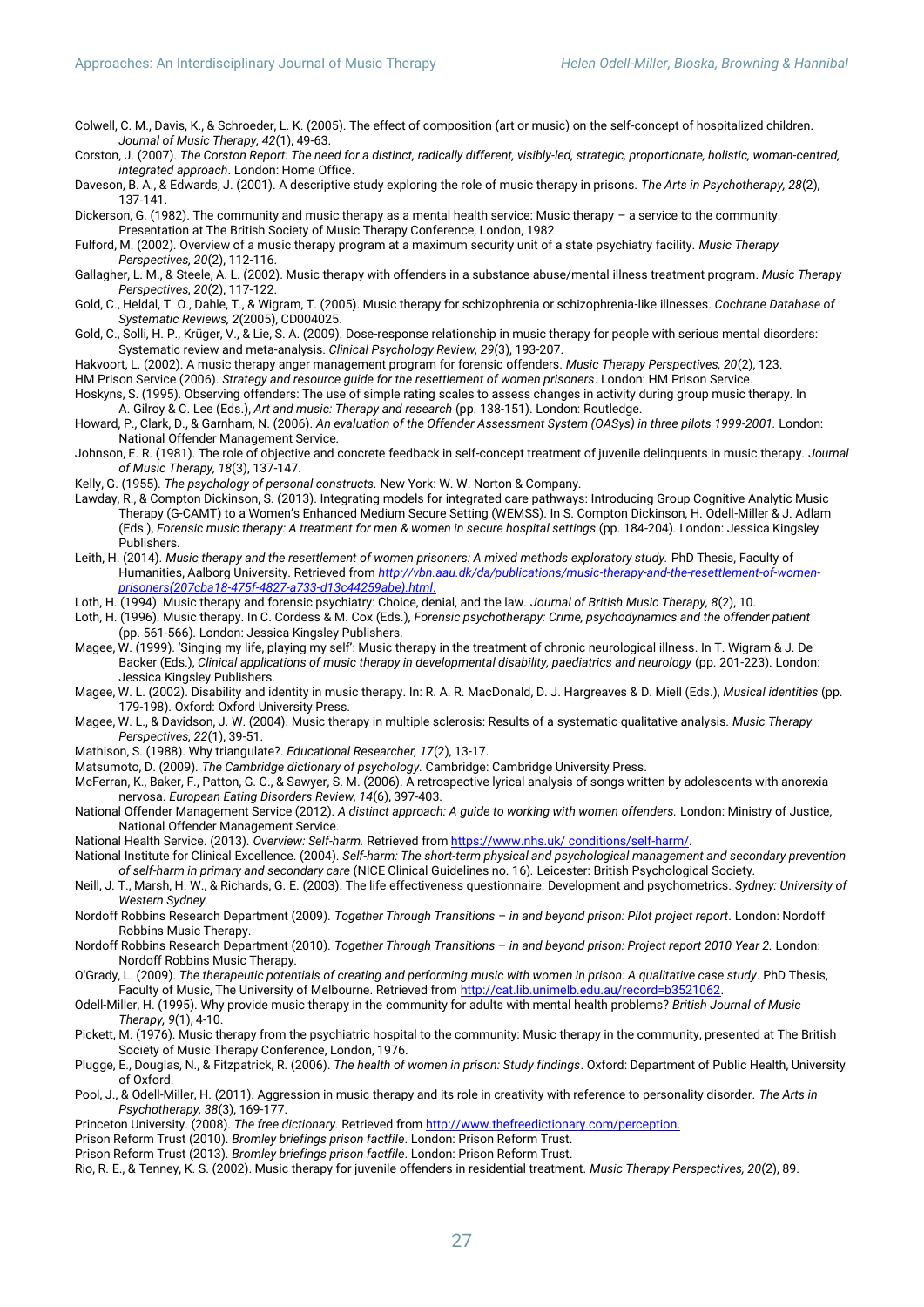Robson, C. (2002). *Real world research: A resource for social scientists and practitioner-researchers.* Oxford: Blackwell.

Rosenberg, M. (1965). *Society and adolescent self-image.* Princeton: Princeton University Press.

- Smee, S. (2009). *Engendering justice – from policy to practice: Final report on the Commission on Women and the Criminal Justice System*. London: Fawcett Society.
- Smeijsters, H., Kil, J., Kurstjens, H., Welten, J., & Willemars, G. (2011). Arts therapies for young offenders in secure care A practice-based research. *The Arts in Psychotherapy*, 38(1), 41-51.
- Smith, J. (Ed.). (2003). *Qualitative psychology: A practical guide to research methods.* London: SAGE Publications.
- Thaut, M. H. (1987). A new challenge for music therapy: The correctional settings. *Music Therapy Perspectives, 4,* 44-50. Thaut, M. H. (1989). The influence of music therapy interventions on self-rated changes in relaxation, affect, and thought in psychiatric

prisoner-patients. *Journal of Music Therapy, 26*(3), 155-166.

- Tuastad, L., & O'Grady, L. (2013). Music therapy inside and outside prison A freedom practice? *Nordic Journal of Music Therapy, 22*(3), 210-232.
- van den Bergh, B. J., Gatherer, A., Fraser, A., & Moller, L. (2011). Imprisonment and women's health: Concerns about gender sensitivity, human rights and public health. *Bulletin of the World Health Organization, 89*(9), 689-694.
- Watson, D. M. (2002). Drumming and improvisation with adult male sexual offenders. *Music Therapy Perspectives, 20*(2), 105.
- Wood, S. (2006). "The Matrix": A model of community music therapy processes. *Voices: A World Forum for Music Therapy, 6*(3). Retrieved fro[m https://voices.no/index.php/voices/article/view/1676/1436.](https://voices.no/index.php/voices/article/view/1676/1436)
- Wood, S., Verney, R., & Atkinson, J. (2004). From therapy to community: Making music in neurological rehabilitation. In M. Pavlicevic & G. Ansdell (Eds.), *Community music therapy* (pp. 48-65). London: Jessica Kingsley Publishers.
- Wyatt, J. G. (2002). From the field: Clinical resources for music therapy with juvenile offenders. *Music Therapy Perspectives, 20*(2), 80-88.

#### Ελληνική περίληψη | Greek abstract

# **Η διαδικασία και η εμπειρία της αλλαγής στην αυτοαντίληψη φυλακισμένων γυναικών που παρακολουθούν μουσικοθεραπευτικές συνεδρίες: Τα ποιοτικά αποτελέσματα μιας διερευνητικής μελέτης μικτών μεθόδων**

Helen Odell-Miller **|** Jodie Bloska **|** Clara Browning **|** Niels Hannibal

#### ΠΕΡΙΛΗΨΗ

Οι γυναίκες αποτελούν μια μειοψηφία (4,8%) στο σωφρονιστικό σύστημα του Ηνωμένου Βασιλείου το οποίο έχει σχεδιαστεί κατά κύριο λόγο για άνδρες. Ένας μεγάλος αριθμός φυλακισμένων γυναικών έχει βιώματα ψυχικού τραύματος και κακοποίησης τα οποία κουβαλάει και εντάσσει στο σωφρονιστικό σύστημα. Η συχνότητα των προβλημάτων ψυχικής υγείας είναι δυσανάλογα υψηλή σε σύγκριση με τον γενικό πληθυσμό. Παρά την αύξηση του αριθμού των μουσικοθεραπευτών που εργάζεται στην εγκληματολογική ψυχιατρική [forensic psychiatry] στο Ηνωμένο Βασίλειο παρέχοντας θεραπεία σε ψυχικά διαταραγμένους παραβάτες, υπάρχει έλλειψη μουσικοθεραπευτών που εργάζονται στις φυλακές της χώρας. Αντιστοίχως οι έρευνες που αφορούν τη μουσικοθεραπεία σε σχέση με τις φυλακισμένες γυναίκες είναι ελάχιστες.

Το παρόν άρθρο παρουσιάζει τα ποιοτικά αποτελέσματα μιας διδακτορικής μελέτης με μικτές μεθόδους που πραγματοποίησε η Δρ. Έλεν Λιθ [HelenLeith] (2014). Χρησιμοποιώντας ποιοτικά στοιχεία, η μελέτη διερευνά το κατά πόσο υπάρχει αλλαγή στην αυτοαντίληψη των φυλακισμένων γυναικών που παρακολουθούν μουσικοθεραπευτικές συνεδρίες και, αν συμβαίνει αυτό, το κατά πόσο παρουσιάζουν μια βελτιωμένη ικανότητα ως προς τη συμμετοχή τους σε παρεμβάσεις επανεγκατάστασης. Τα ευρήματα που προέκυψαν από δέκα συμμετέχουσες έδειξαν ότι οι κρατούμενες που παρακολουθούν μουσικοθεραπευτικές συνεδρίες βιώνουν μια αλλαγή στην αυτοαντίληψη και ότι η εμπλοκή τους στη μουσικοθεραπεία μεταφράζεται σε συμπεριφορικές αλλαγές εκτός του μουσικοθεραπευτικού χώρου. Μέσω της προσαρμοστικής ερμηνευτικής φαινομενολογικής ανάλυσης [adaptive interpretative phenomenological analysis] ημιδομημένων συνεντεύξεων, οι θεματικές που προέκυψαν έδειξαν ότι οι συμμετέχουσες παρουσίασαν αύξηση της αυτοπεποίθησης, της αυτοεκτίμησης, της αυτο-αποτελεσματικότητας και των κινήτρων για επίτευξη, ενώ ενίσχυσαν και άλλα χαρακτηριστικά τους τα οποία σχετίζονται με την επιτυχή επανεγκατάστασή τους. Ταυτόχρονα, υπήρξε μείωση του αριθμού των αυτοτραυματισμών ή των επιπτώσεων που προκαλούσε η συμπεριφορά τους, ενώ βελτιώθηκε η παρακολούθησή τους σε άλλα προγράμματα.

Για τις βαριά αποξενωμένες κρατούμενες, η μουσικοθεραπεία παρείχε μια ελκυστική και ενθαρρυντική παρέμβαση που χρησίμευσε ως σημείο εισόδου σε άλλα προγράμματα που απαιτούνται για την επανεγκατάστασή τους. Οι κρατούμενες δεν επέδειξαν απλώς μεγαλύτερη ικανότητα να παρακολουθήσουν